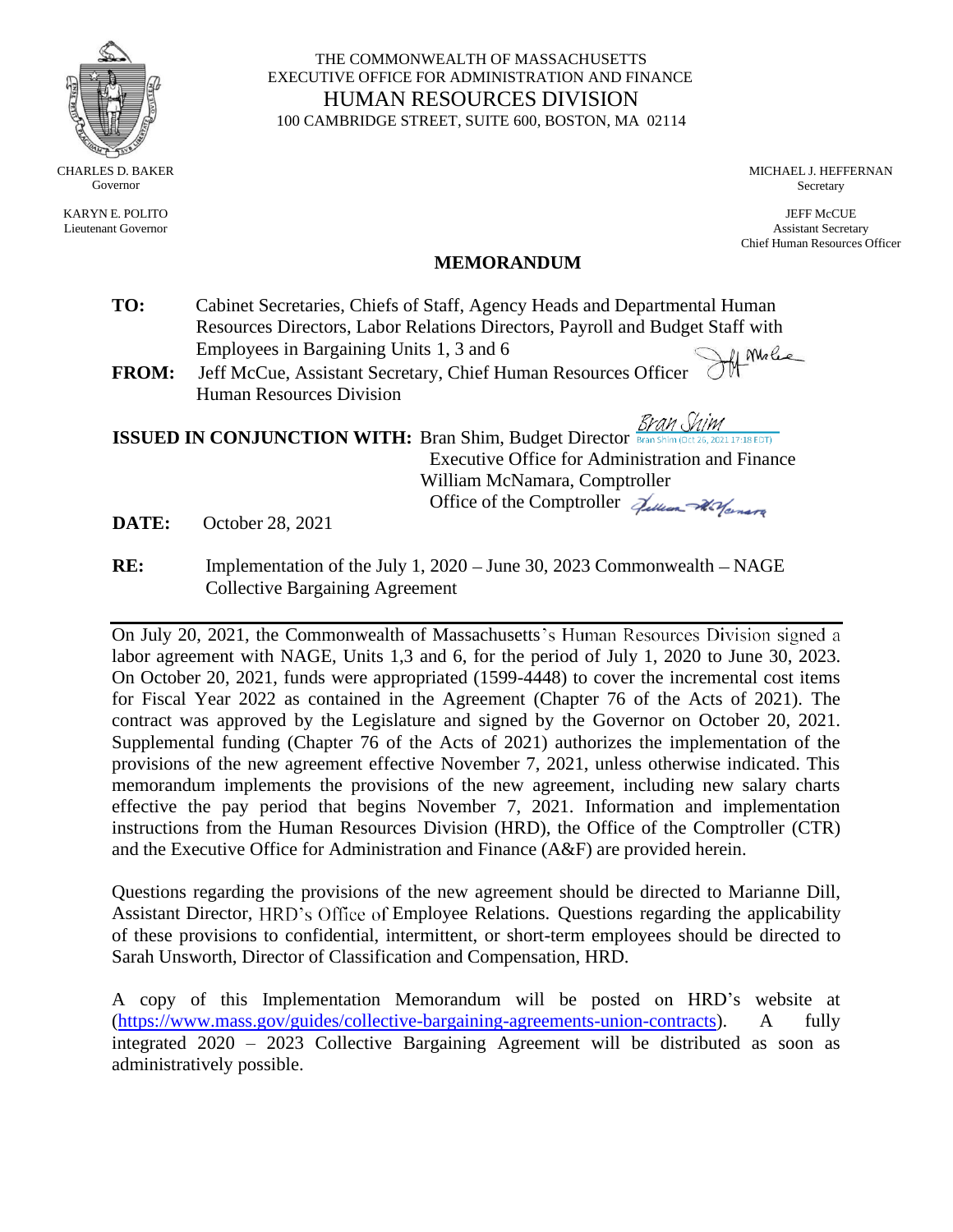# **TABLE OF CONTENTS**

# **SUBJECT PAGE**

# **SECTION I Contract Changes**

| Article 3 Union Security       |   |
|--------------------------------|---|
| Article 8 Leave                | 3 |
| Article 10 Holidays            |   |
| <b>Article 12 Salary Rates</b> |   |
| <b>Article 30 Duration</b>     |   |

# **SECTION II [Administrative](#page-5-0) Instructions**

| HR/CMS                            |  |
|-----------------------------------|--|
| Office of the Comptroller         |  |
| <b>Administration and Finance</b> |  |

# **SECTION III Salary Charts**

| <b>July 2020</b>          | $9 - 13$  |
|---------------------------|-----------|
| July 2021                 | $15 - 17$ |
| July 2022                 | 18-20     |
| TPL Salary Charts, Unit 6 |           |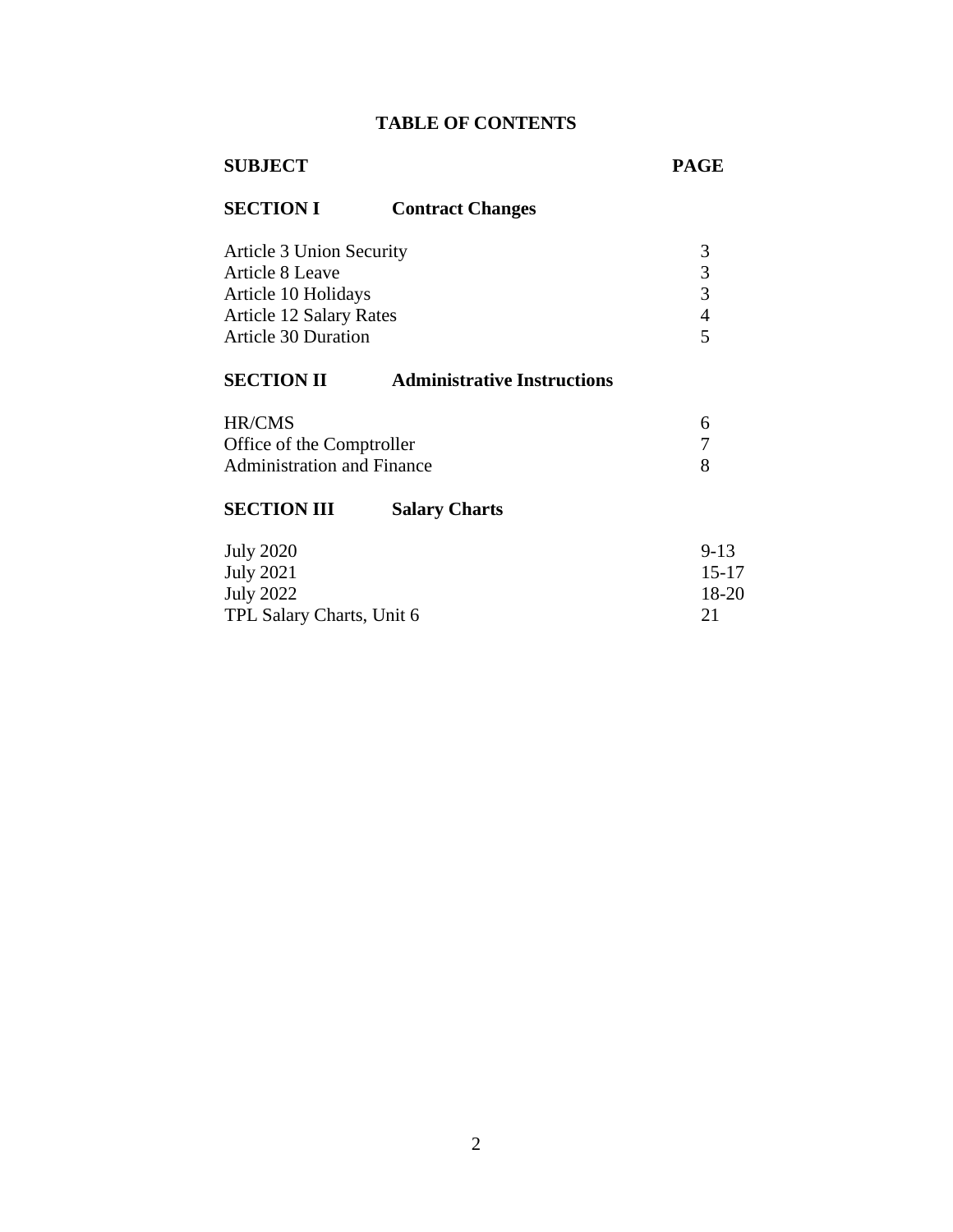#### **SECTION I CONTRACT CHANGES**

# **ARTICLE 3 UNION SECURITY**

#### <span id="page-2-0"></span>**Section 2**

**An employee may consent in writing to the authorization of the deduction of union dues from their wages and to the designation of the union as the recipient thereof and may withdraw such consent in accordance with the terms of the membership and dues deduction agreement between the employee and the Union and with the laws of the Commonwealth.** Such consent shall be in a form acceptable to the Office of Employee Relations and shall bear the signature of the employee. Said form may be completed online as an electronic form, or completed, printed, and shall be sent to the appropriate agency human resources officer. An employee may withdraw his/her dues check-off authorization by providing notice in writing to the Office of Employee Relations, and the union will be notified immediately of such request to withdraw union dues authorization.

#### **ARTICLE 8 LEAVE**

<span id="page-2-1"></span>**Section 13 Paid Family Medical Leave (PFML) (New Section)**

**Leave granted under the Paid Family Medical Leave Act, M.G.L. c. 175M, which does not otherwise qualify for leave under the FMLA or this Article, shall be used concurrently with the leave granted by this section, to the extent that such leave exceeds the twelve (12) weeks of leave granted by the Federal Law/FMLA.**

### **ARTICLE 10 HOLIDAYS**

#### <span id="page-2-2"></span>**Section 1**

The following days shall be holidays for employees:

New Year's Day Martin Luther King Day President's Day Patriot's Day Memorial Day **Juneteenth National Independence Day** Independence Day Labor Day Columbus Day Veteran's Day Thanksgiving Day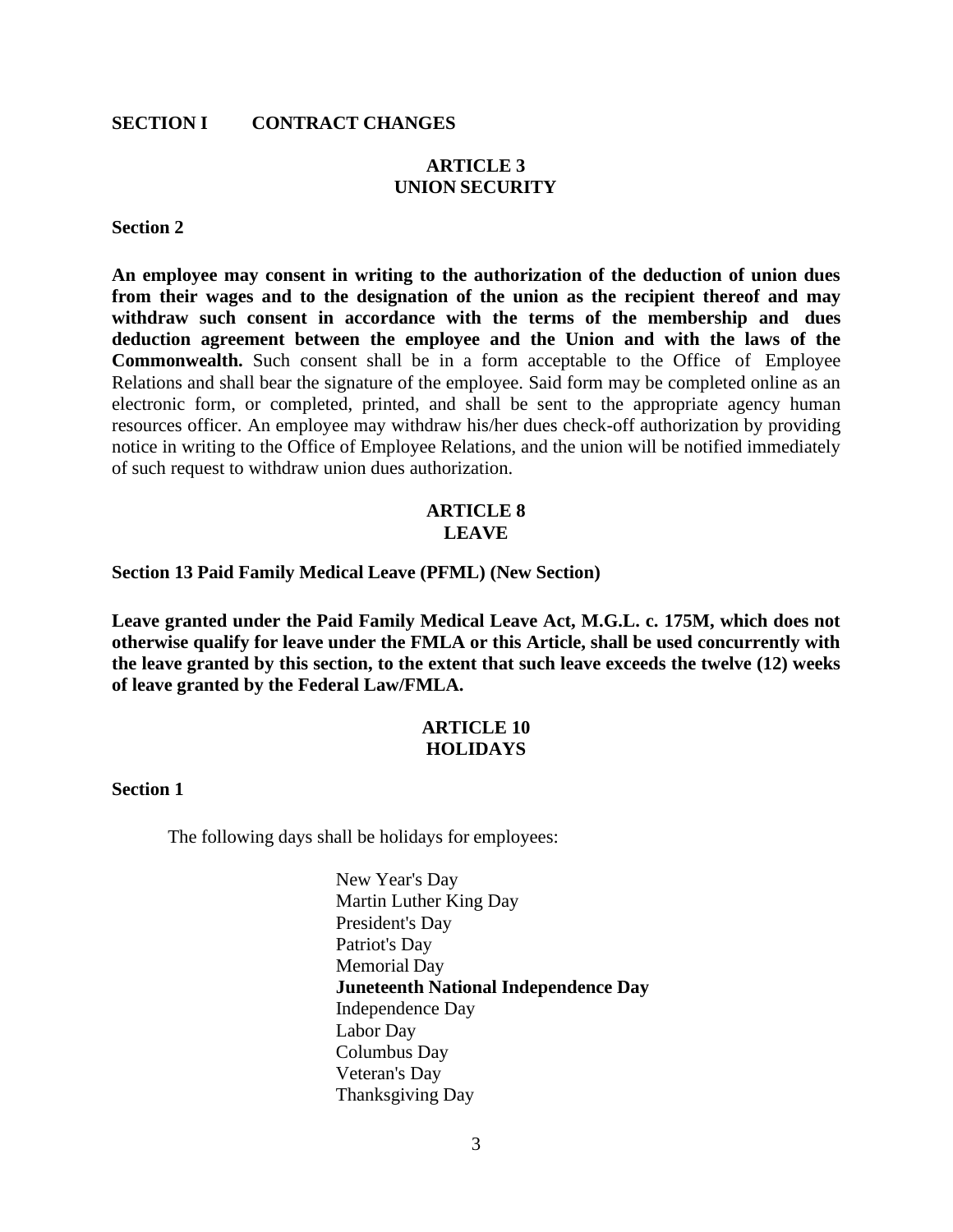# Christmas Day

# **ARTICLE 12 SALARY RATES**

# <span id="page-3-0"></span>**Section 1**

The following shall apply to full time employees, including so called TPL A and B employees:

**A. Effective the first full pay period in July 2020, employees who meet the eligibility criteria provided in Section 2 of this article shall receive a two and one-half percent (2.5%) increase in salary rate.**

**B. Effective the first full pay period in July 2021, employees who meet the eligibility criteria provided in Section 2 of this article shall receive a two percent (2%) increase in salary rate.**

**C. Effective the first full pay period in July 2022, employees who meet the eligibility criteria provided in Section 2 of this article shall receive a two percent (2%) increase in salary rate.**

**D. All employees who are currently active upon the date of signing of the NAGE CBA MOU, will receive a one-time COVID Recognition Payment of one and one-half percent (1.5%) of their base salary. (A minimum amount of \$1,000 shall be set for the one-time payment.)**

# **Section 4**

A.Under the terms of this Agreement, an employee shall advance to the next higher salary step in his/her job group until the maximum salary rate is reached, unless he/she is denied such step rate by his/her Appointing Authority. An employee shall progress from one step to the next higher step after each fifty-two (52) weeks of creditable service in a step commencing from the first day of the payroll period immediately following his/her anniversary date.

B. In the event an employee is denied a step rate increase by his/her Appointing Authority, he/she shall be given a written statement of reasons therefore not later than five (5) days preceding the date when the increase would otherwise have taken effect. Time off payroll is not creditable service for the purpose of step rate increases, **except in circumstances when an employee qualifies for Family and Medical Leave (FMLA) Paid Family and Medical Leave (PFML), or any other unpaid leave take pursuant to Article 8.**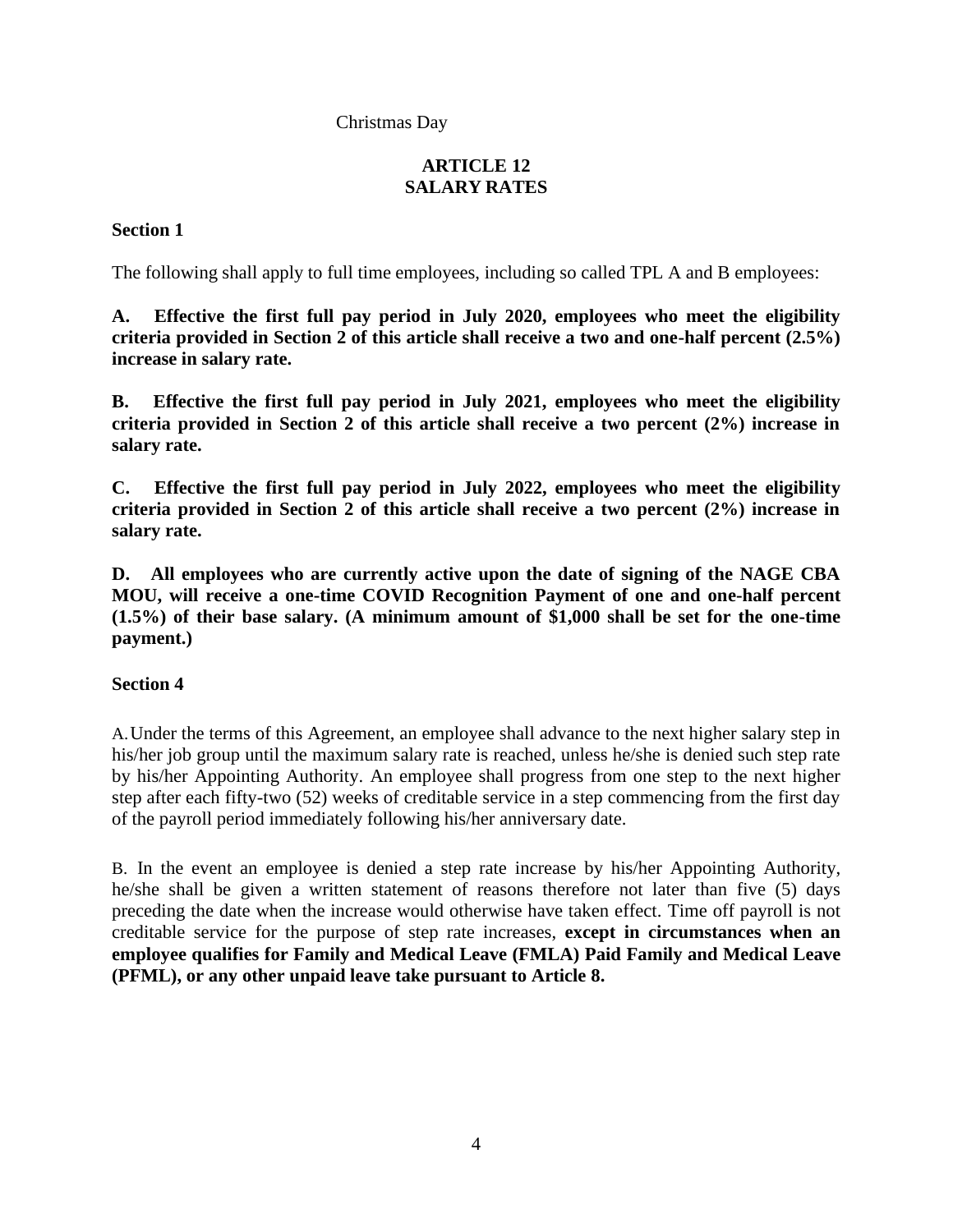## **ARTICLE 30 DURATION**

<span id="page-4-0"></span>This Agreement shall be for the three-year period from July 1, **2020** to June 20, **2023** and terms contained herein shall become effective on July 1, **2020** unless otherwise specified. It is expressly understood and agreed upon that subject to ratification by the Units 1, 3 & 6 Membership, the predecessor collective bargaining agreement shall be voided and superseded by all aspects of this collective bargaining agreement.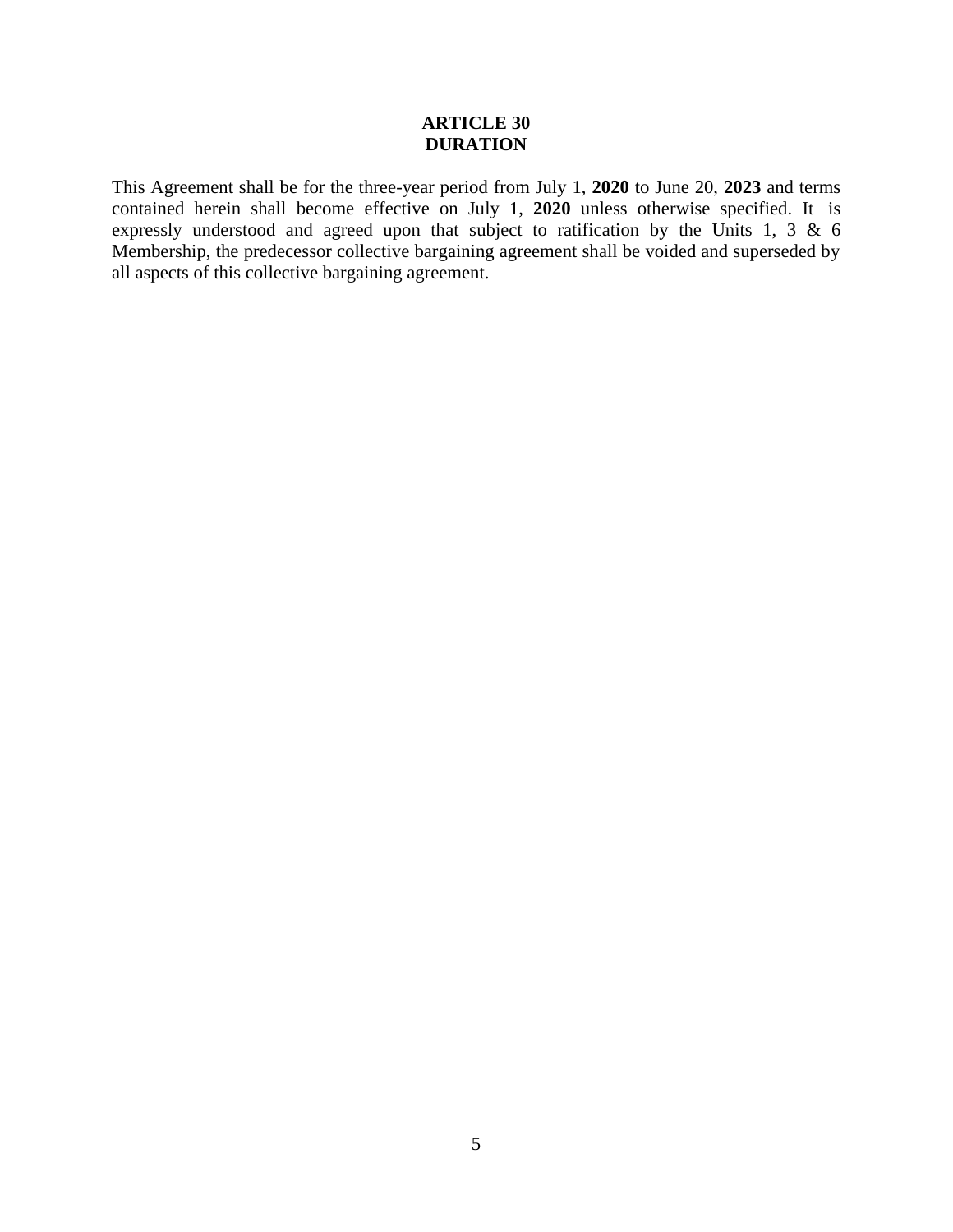# <span id="page-5-0"></span>**SECTION II ADMINISTRATIVE INSTRUCTIONS**

### **HR/CMS INSTRUCTIONS**

The salary increases for NAGE will be automated in HR/CMS. The Human Resources Division will provide departments with both predictive and updated reports in MobiusView that will facilitate the identification of employees receiving July 2020, July 2021, and July 2022 increase in salary rate and the COVID Recognition Payment.

Retroactive payments for July 2020 and July 2021 will also be automated in HR/CMS. MobiusView reports will be provided for departments to verify and approve.

Detailed instructions will be sent out via the HR/CMS Weekly Bulletin and published on the HR/CMS Knowledge Center SharePoint site for core users.

Questions regarding HR/CMS Instructions should be directed by filing a ticket with ServiceNow HR/CMS HR or at 844-435-7629.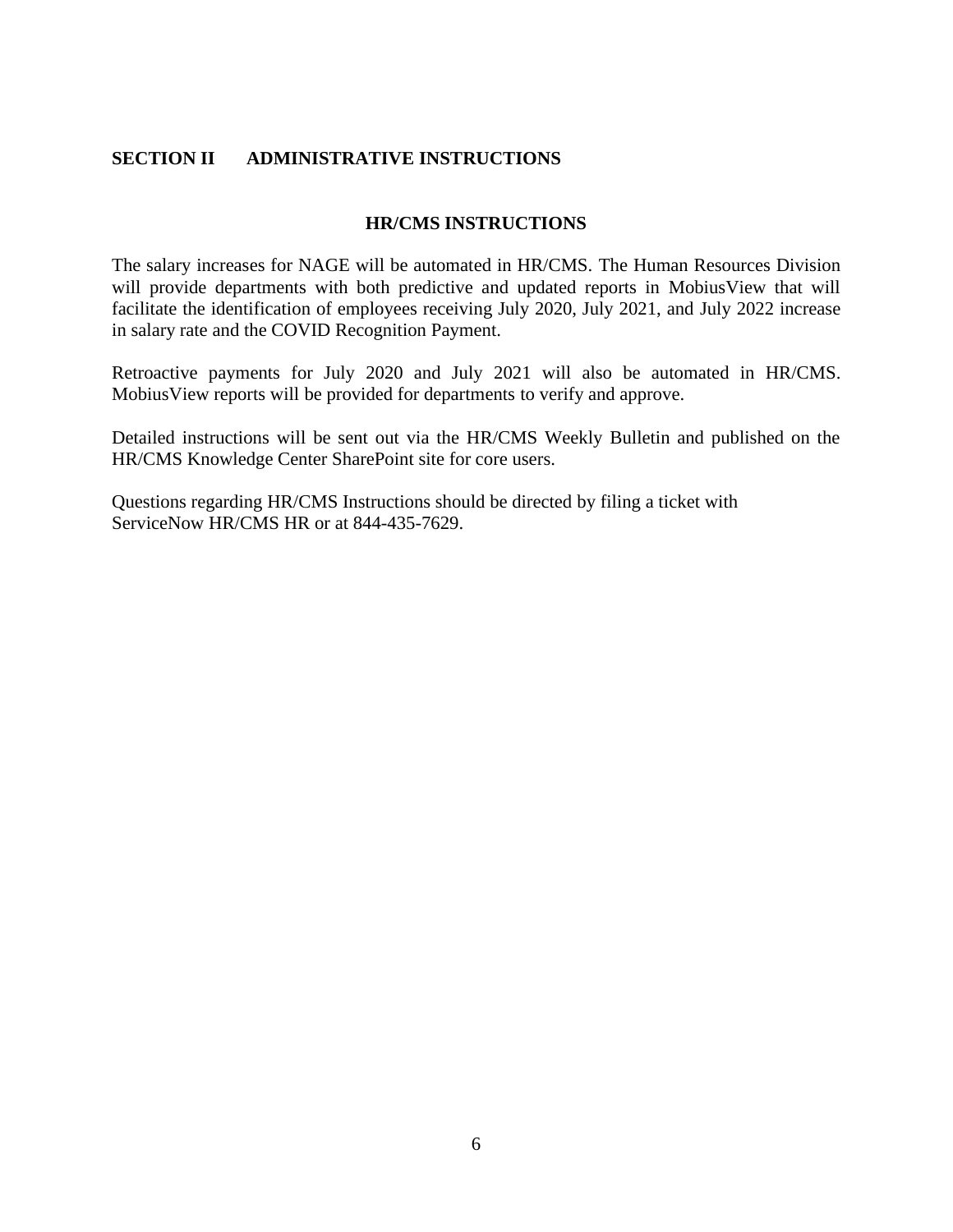# **INSTRUCTIONS FROM THE OFFICE OF THE COMPTROLLER**

## **LCM Instructions**

To ensure that funding is fully allocated to departments for the purposes of supporting payments described in this memo, departments are urged to post payments in a fashion that takes advantage of LCM predictive reporting. Depending on the dates entered, postings in HR/CMS will be included on the LCM predictive reports, which are run each Sunday, Monday, and Thursday, and are available online via View/DocDirect the following mornings. Departments can monitor the payroll activity for all payroll accounts by viewing the following LCM Predictive Reports:

- NLCFAR1S Predictive Insufficient Funds Payroll Details
- NLCFAR2S Predictive Insufficient Funds Account Details
- NLCMASDS Appropriation Status Report

For all payments, LCM will distribute according to the employee's default distribution record that corresponds to the posting date in HR/CMS. The posting date of Additional pay entries is the current open pay period.

Payments can also be redirected via labor exceptions if authorizing rules are in place. The exceptions must correspond to the posting date. Employees' distribution records and any modifications can be verified in the LCM Employee Activity Folder (EEAF).

Questions regarding LCM Instructions should be directed to the MMARS Helpline at 617-973- 2468.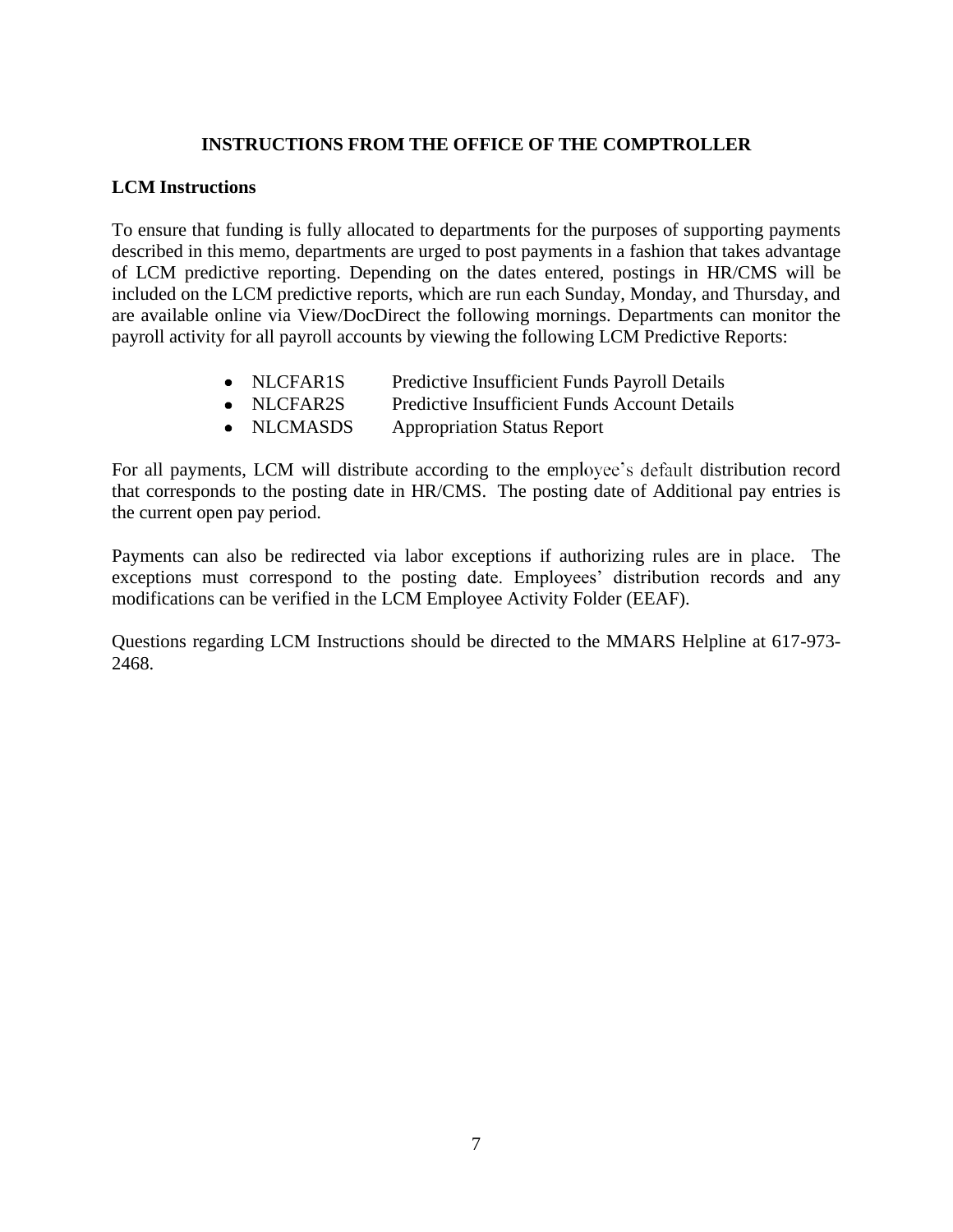# **INSTRUCTIONS FROM ADMINISTRATION AND FINANCE**

Chapter 76 of the Acts of 2021 include an appropriation (1599-4448) to fund incremental costs of the NAGE, Units 1, 3  $\&$  6 collective bargaining agreement.

Please address questions on A&F policies to Sarah Barrese, Fiscal Policy Analyst, at [Sarah.Barrese@mass.gov.](mailto:Sarah.Barrese@mass.gov)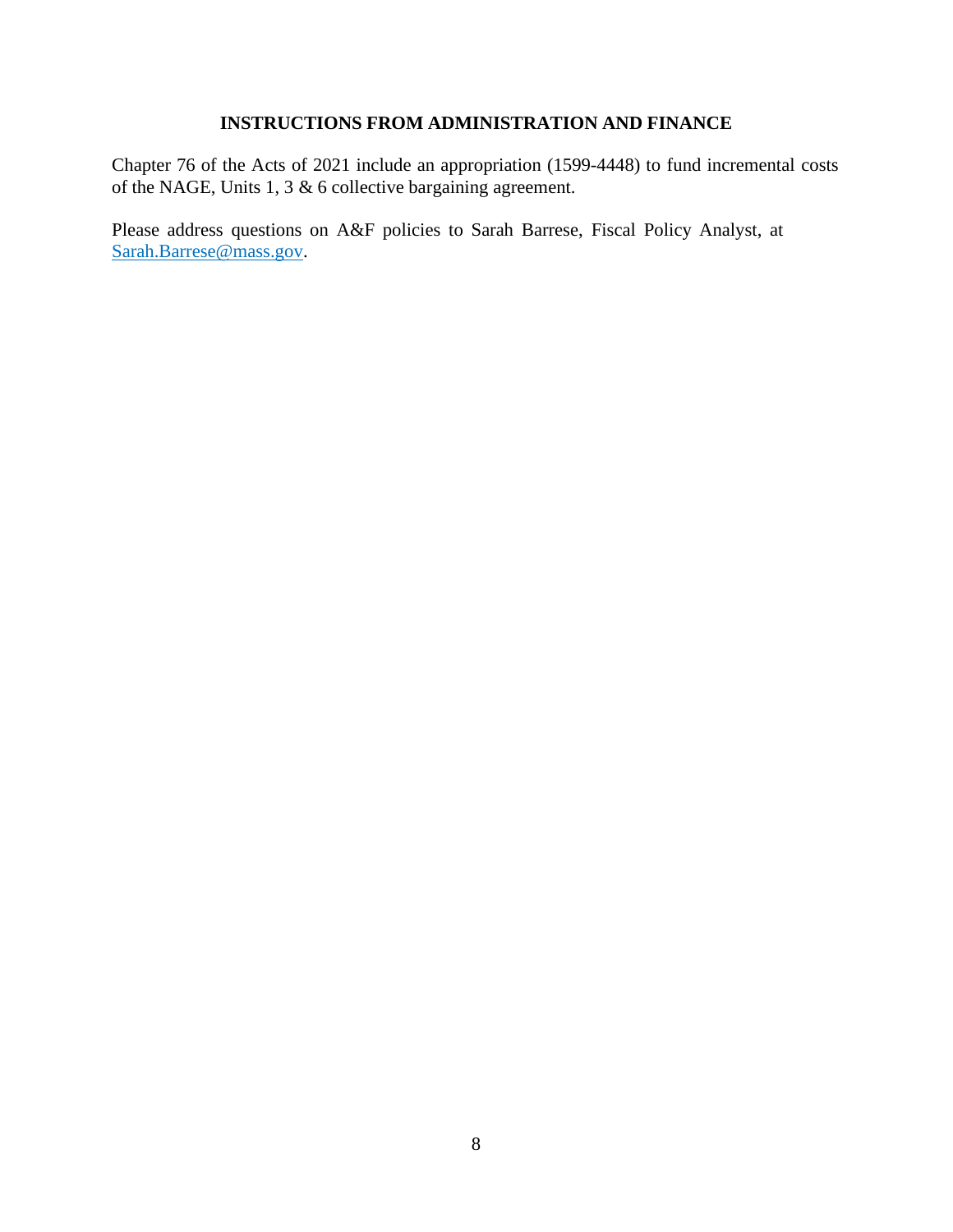# **SECTION III SALARY CHARTS**

|      |       | BU 01 Salary Plan (01A/B) |                |            | <b>Increase</b> | оf              | 2.50%          | effective      | 7/5/2020   |            |            |            |            |            |            |
|------|-------|---------------------------|----------------|------------|-----------------|-----------------|----------------|----------------|------------|------------|------------|------------|------------|------------|------------|
| Plan | Grade | $\mathbf{1}$              | $\overline{2}$ | 3          | $\overline{4}$  | $5\phantom{.0}$ | $6\phantom{.}$ | $\overline{7}$ | 8          | 9          | 10         | 11         | 12         | 13         | 14         |
| 01A  | 01    | \$1,188.42                | \$1,207.17     | \$1,226.29 | \$1,245.69      | \$1,265.54      | \$1,285.66     | \$1,306.31     | \$1,327.22 | \$1,348.57 | \$1,370.27 | \$1,393.78 | \$1,417.75 | \$1,442.19 | \$1,467.13 |
| 01A  | 02    | \$1,208.77                | \$1,227.57     | \$1,246.69 | \$1,266.15      | \$1,286.00      | \$1,306.18     | \$1,326.74     | \$1,347.68 | \$1,368.97 | \$1,390.71 | \$1,414.60 | \$1,438.98 | \$1,463.83 | \$1,489.21 |
| 01A  | 03    | \$1,226.04                | \$1,247.12     | \$1,268.66 | \$1,290.66      | \$1,313.04      | \$1,335.92     | \$1,359.32     | \$1,383.12 | \$1,407.52 | \$1,432.29 | \$1,457.02 | \$1,482.22 | \$1,507.95 | \$1,534.20 |
| 01A  | 04    | \$1,256.09                | \$1,277.23     | \$1,298.73 | \$1,320.73      | \$1,343.24      | \$1,366.12     | \$1,389.45     | \$1,413.21 | \$1,437.52 | \$1,462.29 | \$1,487.63 | \$1,513.52 | \$1,539.90 | \$1,566.76 |
| 01A  | 05    | \$1,275.02                | \$1,297.87     | \$1,321.29 | \$1,345.07      | \$1,369.47      | \$1,394.34     | \$1,419.78     | \$1,445.70 | \$1,472.18 | \$1,499.25 | \$1,525.31 | \$1,551.92 | \$1,579.03 | \$1,606.72 |
| 01A  | 06    | \$1,315.47                | \$1,338.42     | \$1,361.85 | \$1,385.73      | \$1,410.12      | \$1,434.98     | \$1,460.40     | \$1,486.23 | \$1,512.72 | \$1,539.72 | \$1,566.58 | \$1,594.03 | \$1,622.00 | \$1,650.52 |
| 01A  | 07    | \$1,345.38                | \$1,370.35     | \$1,395.97 | \$1,422.04      | \$1,448.66      | \$1,475.97     | \$1,503.81     | \$1,532.33 | \$1,561.35 | \$1,591.09 | \$1,618.97 | \$1,647.48 | \$1,676.51 | \$1,706.12 |
| 01A  | 08    | \$1,373.36                | \$1,400.39     | \$1,428.03 | \$1,456.26      | \$1,485.18      | \$1,514.70     | \$1,544.91     | \$1,575.94 | \$1,607.59 | \$1,639.96 | \$1,668.83 | \$1,698.28 | \$1,728.33 | \$1,758.99 |
| 01A  | 09    | \$1,419.94                | \$1,449.40     | \$1,479.57 | \$1,510.54      | \$1,542.15      | \$1,574.63     | \$1,607.80     | \$1,641.81 | \$1,676.63 | \$1,712.33 | \$1,742.67 | \$1,773.59 | \$1,805.14 | \$1,837.57 |
| 01A  | 10    | \$1,469.19                | \$1,500.41     | \$1,532.43 | \$1,565.23      | \$1,598.77      | \$1,633.18     | \$1,668.38     | \$1,704.52 | \$1,741.48 | \$1,779.37 | \$1,811.09 | \$1,843.79 | \$1,877.72 | \$1,912.36 |
| 01A  | 11    | \$1,515.28                | \$1,549.06     | \$1,583.85 | \$1,619.42      | \$1,655.97      | \$1,693.48     | \$1,731.84     | \$1,771.26 | \$1,811.72 | \$1,853.84 | \$1,888.04 | \$1,922.84 | \$1,958.38 | \$1,994.62 |
| 01A  | 12    | \$1,575.45                | \$1,610.87     | \$1,647.25 | \$1,684.59      | \$1,722.87      | \$1,762.13     | \$1,802.35     | \$1,844.12 | \$1,887.76 | \$1,932.50 | \$1,968.27 | \$2,004.73 | \$2,041.88 | \$2,079.80 |
| 01A  | 13    | \$1,655.27                | \$1,692.63     | \$1,730.87 | \$1,770.27      | \$1,810.57      | \$1,852.64     | \$1,896.26     | \$1,941.01 | \$1,987.02 | \$2,034.07 | \$2,071.84 | \$2,110.34 | \$2,149.64 | \$2,189.70 |
| 01A  | 14    | \$1,717.61                | \$1,761.10     | \$1,805.65 | \$1,852.20      | \$1,900.82      | \$1,950.82     | \$2,002.24     | \$2,055.15 | \$2,109.53 | \$2,165.44 | \$2,205.85 | \$2,247.05 | \$2,289.06 | \$2,331.90 |
| 01A  | 15    | \$1,794.58                | \$1,842.00     | \$1,891.90 | \$1,943.27      | \$1,996.18      | \$2,050.57     | \$2,106.58     | \$2,164.31 | \$2,223.68 | \$2,284.82 | \$2,327.61 | \$2,371.20 | \$2,415.70 | \$2,461.05 |
| 01A  | 15A   | \$1,807.87                | \$1,859.83     | \$1,914.03 | \$1,970.01      | \$2,027.78      | \$2,087.38     | \$2,148.83     | \$2,212.24 | \$2,277.66 | \$2,345.15 | \$2,389.10 | \$2,433.98 | \$2,479.71 | \$2,526.74 |
| 01A  | 16    | \$1,882.57                | \$1,935.42     | \$1,989.82 | \$2,045.89      | \$2,103.71      | \$2,163.32     | \$2,224.68     | \$2,287.90 | \$2,353.11 | \$2,420.26 | \$2,465.74 | \$2,512.08 | \$2,560.73 | \$2,611.00 |
| 01A  | 17    | \$1,987.18                | \$2,042.15     | \$2,098.83 | \$2,157.18      | \$2,217.20      | \$2,279.09     | \$2,342.85     | \$2,408.47 | \$2,476.09 | \$2,546.66 | \$2,596.18 | \$2,648.18 | \$2,701.16 | \$2,755.17 |
| 01A  | 17A   | \$2,002.46                | \$2,062.10     | \$2,123.66 | \$2,187.20      | \$2,252.81      | \$2,320.45     | \$2,390.32     | \$2,462.39 | \$2,537.47 | \$2,617.33 | \$2,669.77 | \$2,723.09 | \$2,777.52 | \$2,833.09 |
| 01A  | 18    | \$2,075.28                | \$2,133.81     | \$2,194.18 | \$2,256.35      | \$2,320.42      | \$2,386.43     | \$2,454.42     | \$2,524.74 | \$2,599.38 | \$2,678.38 | \$2,731.94 | \$2,786.57 | \$2,842.30 | \$2,899.14 |
| 01A  | 19    | \$2,175.08                | \$2,237.35     | \$2,301.60 | \$2,367.73      | \$2,435.93      | \$2,506.17     | \$2,580.53     | \$2,659.52 | \$2,741.07 | \$2,825.23 | \$2,881.74 | \$2,939.40 | \$2,998.21 | \$3,058.17 |
| 01A  | 20    | \$2,284.09                | \$2,348.41     | \$2,414.65 | \$2,482.96      | \$2,554.35      | \$2,630.12     | \$2,709.30     | \$2,790.89 | \$2,874.82 | \$2,961.39 | \$3,020.61 | \$3,081.04 | \$3,142.66 | \$3,205.50 |
| 01A  | 21    | \$2,383.42                | \$2,451.81     | \$2,522.49 | \$2,597.48      | \$2,676.88      | \$2,758.72     | \$2,843.10     | \$2,929.95 | \$3,019.53 | \$3,111.82 | \$3,174.02 | \$3,237.53 | \$3,302.28 | \$3,368.31 |
| 01A  | 22    | \$2,494.46                | \$2,568.30     | \$2,646.64 | \$2,728.11      | \$2,812.07      | \$2,898.64     | \$2,987.76     | \$3,079.75 | \$3,174.55 | \$3,272.20 | \$3,337.68 | \$3,404.47 | \$3,472.55 | \$3,541.98 |
| 01A  | 23    | \$2,618.55                | \$2,697.43     | \$2,778.65 | \$2,862.43      | \$2,948.69      | \$3,037.56     | \$3,129.16     | \$3,223.47 | \$3,320.50 | \$3,420.59 | \$3,489.04 | \$3,558.82 | \$3,630.02 | \$3,702.63 |
| 01A  | 24    | \$2,736.94                | \$2,819.62     | \$2,904.78 | \$2,992.46      | \$3,082.93      | \$3,175.90     | \$3,271.93     | \$3,370.79 | \$3,472.56 | \$3,577.42 | \$3,648.95 | \$3,721.98 | \$3,796.42 | \$3,872.36 |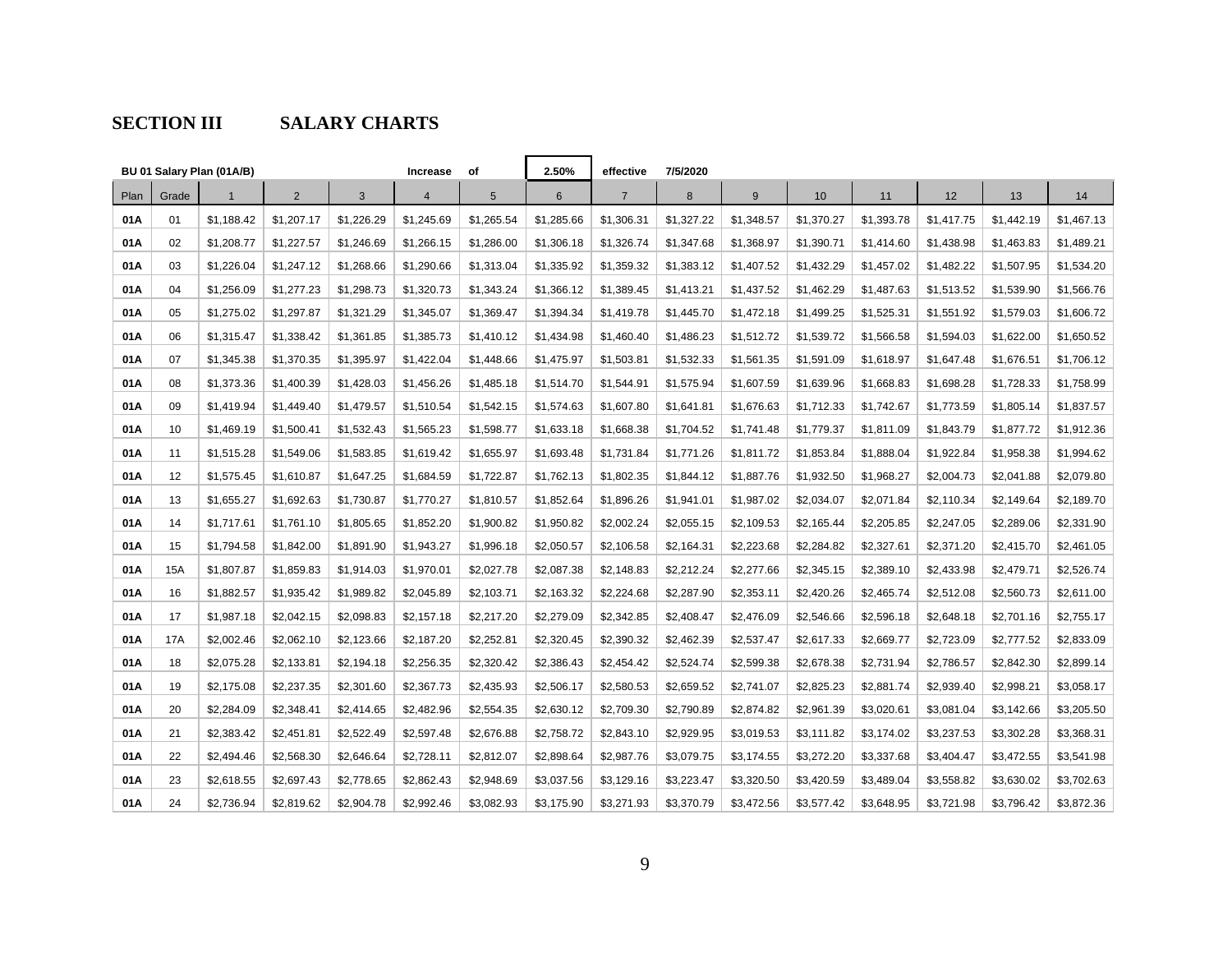| 01 A |            |  | \$2,855.26   \$2,942.07   \$3,031.47   \$3,123.64   \$3,218.57   \$3,316.44   \$3,417.29   \$3,521.20   \$3,628.18   \$3,738.53   \$3,813.30   \$3,889.62   \$3,967.42   \$4,046.74 |  |  |  |  |                                                                                                                                                                        |
|------|------------|--|-------------------------------------------------------------------------------------------------------------------------------------------------------------------------------------|--|--|--|--|------------------------------------------------------------------------------------------------------------------------------------------------------------------------|
| 01 A | \$2.960.70 |  |                                                                                                                                                                                     |  |  |  |  | \$3,051.21   \$3,144.46   \$3,240.59   \$3,339.60   \$3,441.67   \$3,546.92   \$3,655.36   \$3,767.04   \$3,882.19   \$3,959.82   \$4,039.05   \$4,119.83   \$4,202.23 |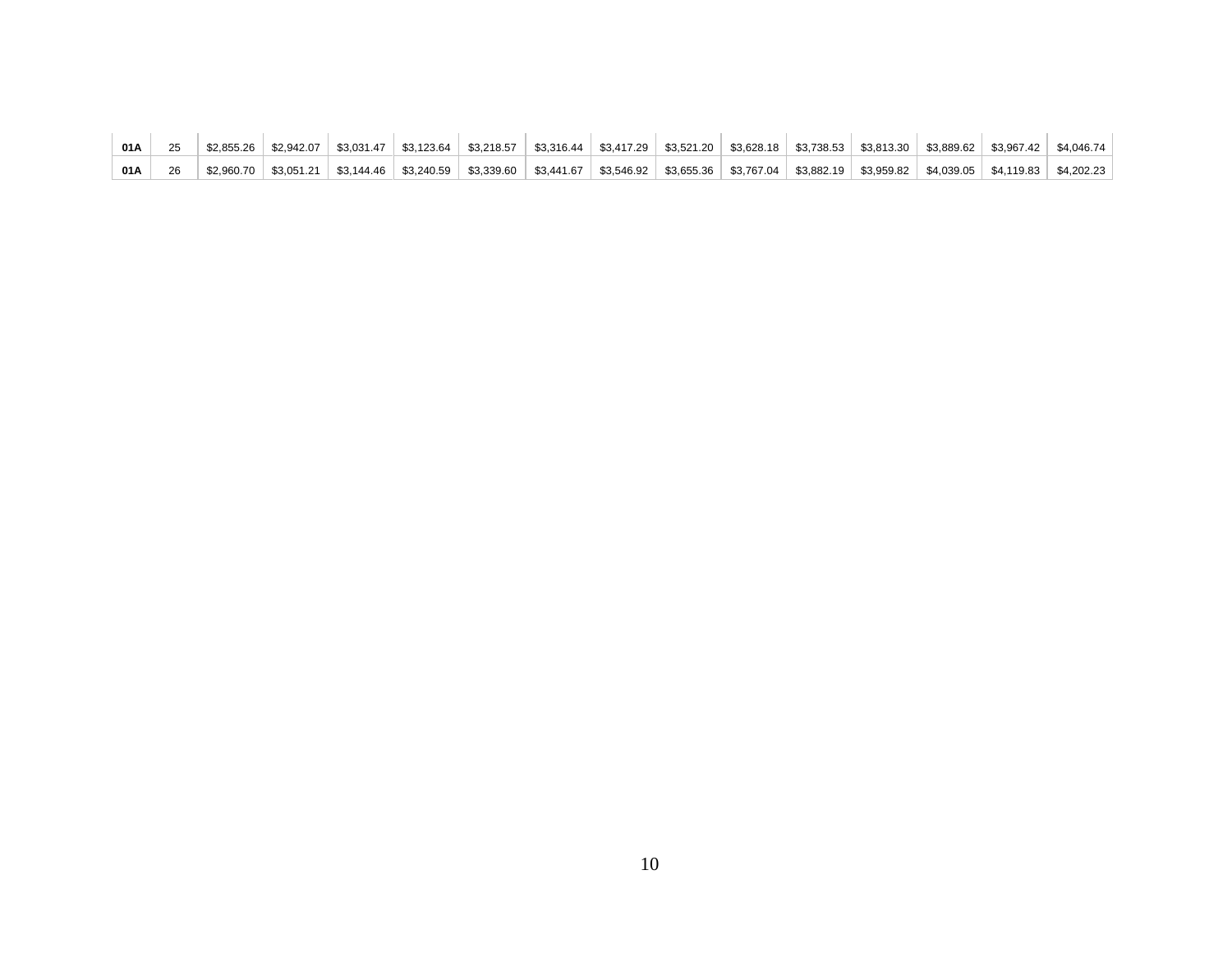| BU 01 Salary Plan (01A/B) |       |             |                |            |                | Increase<br>οf | 2.00%      | effective      | 7/4/2021   |            |            |            |            |            |            |
|---------------------------|-------|-------------|----------------|------------|----------------|----------------|------------|----------------|------------|------------|------------|------------|------------|------------|------------|
| Plan                      | Grade | $\mathbf 1$ | $\overline{2}$ | 3          | $\overline{4}$ | 5              | 6          | $\overline{7}$ | 8          | 9          | 10         | 11         | 12         | 13         | 14         |
| 01A                       | 01    | \$1,212.19  | \$1,231.31     | \$1,250.82 | \$1,270.60     | \$1,290.85     | \$1,311.37 | \$1,332.44     | \$1,353.76 | \$1,375.54 | \$1,397.68 | \$1,421.66 | \$1,446.11 | \$1,471.03 | \$1,496.47 |
| 01A                       | 02    | \$1,232.95  | \$1,252.12     | \$1,271.62 | \$1,291.47     | \$1,311.72     | \$1,332.30 | \$1,353.27     | \$1,374.63 | \$1,396.35 | \$1,418.52 | \$1,442.89 | \$1,467.76 | \$1,493.11 | \$1,518.99 |
| 01A                       | 03    | \$1,250.56  | \$1,272.06     | \$1,294.03 | \$1,316.47     | \$1,339.30     | \$1,362.64 | \$1,386.51     | \$1,410.78 | \$1,435.67 | \$1,460.94 | \$1,486.16 | \$1,511.86 | \$1,538.11 | \$1,564.88 |
| 01A                       | 04    | \$1,281.21  | \$1,302.77     | \$1,324.70 | \$1,347.14     | \$1,370.10     | \$1,393.44 | \$1,417.24     | \$1,441.47 | \$1,466.27 | \$1,491.54 | \$1,517.38 | \$1,543.79 | \$1,570.70 | \$1,598.10 |
| 01A                       | 05    | \$1,300.52  | \$1,323.83     | \$1,347.72 | \$1,371.97     | \$1,396.86     | \$1,422.23 | \$1,448.18     | \$1,474.61 | \$1,501.62 | \$1,529.24 | \$1,555.82 | \$1,582.96 | \$1,610.61 | \$1,638.85 |
| 01A                       | 06    | \$1,341.78  | \$1,365.19     | \$1,389.09 | \$1,413.44     | \$1,438.32     | \$1,463.68 | \$1,489.61     | \$1,515.95 | \$1,542.97 | \$1,570.51 | \$1,597.91 | \$1,625.91 | \$1,654.44 | \$1,683.53 |
| 01A                       | 07    | \$1,372.29  | \$1,397.76     | \$1,423.89 | \$1,450.48     | \$1,477.63     | \$1,505.49 | \$1,533.89     | \$1,562.98 | \$1,592.58 | \$1,622.91 | \$1,651.35 | \$1,680.43 | \$1,710.04 | \$1,740.24 |
| 01A                       | 08    | \$1,400.83  | \$1,428.40     | \$1,456.59 | \$1,485.39     | \$1,514.88     | \$1,544.99 | \$1,575.81     | \$1,607.46 | \$1,639.74 | \$1,672.76 | \$1,702.21 | \$1,732.25 | \$1,762.90 | \$1,794.17 |
| 01A                       | 09    | \$1,448.34  | \$1,478.39     | \$1,509.16 | \$1,540.75     | \$1,572.99     | \$1,606.12 | \$1,639.96     | \$1,674.65 | \$1,710.16 | \$1,746.58 | \$1,777.52 | \$1,809.06 | \$1,841.24 | \$1,874.32 |
| 01A                       | 10    | \$1,498.57  | \$1,530.42     | \$1,563.08 | \$1,596.53     | \$1,630.75     | \$1,665.84 | \$1,701.75     | \$1,738.61 | \$1,776.31 | \$1,814.96 | \$1,847.31 | \$1,880.67 | \$1,915.27 | \$1,950.61 |
| 01A                       | 11    | \$1,545.59  | \$1,580.04     | \$1,615.53 | \$1,651.81     | \$1,689.09     | \$1,727.35 | \$1,766.48     | \$1,806.69 | \$1,847.95 | \$1,890.92 | \$1,925.80 | \$1,961.30 | \$1,997.55 | \$2,034.51 |
| 01A                       | 12    | \$1,606.96  | \$1,643.09     | \$1,680.20 | \$1,718.28     | \$1,757.33     | \$1,797.37 | \$1,838.40     | \$1,881.00 | \$1,925.52 | \$1,971.15 | \$2,007.64 | \$2,044.82 | \$2,082.72 | \$2,121.40 |
| 01A                       | 13    | \$1,688.38  | \$1,726.48     | \$1,765.49 | \$1,805.68     | \$1,846.78     | \$1,889.69 | \$1,934.19     | \$1,979.83 | \$2,026.76 | \$2,074.75 | \$2,113.28 | \$2,152.55 | \$2,192.63 | \$2,233.49 |
| 01A                       | 14    | \$1,751.96  | \$1,796.32     | \$1,841.76 | \$1,889.24     | \$1,938.84     | \$1,989.84 | \$2,042.28     | \$2,096.25 | \$2,151.72 | \$2,208.75 | \$2,249.97 | \$2,291.99 | \$2,334.84 | \$2,378.54 |
| 01A                       | 15    | \$1,830.47  | \$1,878.84     | \$1,929.74 | \$1,982.14     | \$2,036.10     | \$2,091.58 | \$2,148.71     | \$2,207.60 | \$2,268.15 | \$2,330.52 | \$2,374.16 | \$2,418.62 | \$2,464.01 | \$2,510.27 |
| 01A                       | 15A   | \$1,844.03  | \$1,897.03     | \$1,952.31 | \$2,009.41     | \$2,068.34     | \$2,129.13 | \$2,191.81     | \$2,256.48 | \$2,323.21 | \$2,392.05 | \$2,436.88 | \$2,482.66 | \$2,529.30 | \$2,577.27 |
| 01A                       | 16    | \$1,920.22  | \$1,974.13     | \$2,029.62 | \$2,086.81     | \$2,145.78     | \$2,206.59 | \$2,269.17     | \$2,333.66 | \$2,400.17 | \$2,468.67 | \$2,515.05 | \$2,562.32 | \$2,611.94 | \$2,663.22 |
| 01A                       | 17    | \$2,026.92  | \$2,082.99     | \$2,140.81 | \$2,200.32     | \$2,261.54     | \$2,324.67 | \$2,389.71     | \$2,456.64 | \$2,525.61 | \$2,597.59 | \$2,648.10 | \$2,701.14 | \$2,755.18 | \$2,810.27 |
| 01A                       | 17A   | \$2,042.51  | \$2,103.34     | \$2,166.13 | \$2,230.94     | \$2,297.87     | \$2,366.86 | \$2,438.13     | \$2,511.64 | \$2,588.22 | \$2,669.68 | \$2,723.17 | \$2,777.55 | \$2,833.07 | \$2,889.75 |
| 01A                       | 18    | \$2,116.79  | \$2,176.49     | \$2,238.06 | \$2,301.48     | \$2,366.83     | \$2,434.16 | \$2,503.51     | \$2,575.23 | \$2,651.37 | \$2,731.95 | \$2,786.58 | \$2,842.30 | \$2,899.15 | \$2,957.12 |
| 01A                       | 19    | \$2,218.58  | \$2,282.10     | \$2,347.63 | \$2,415.08     | \$2,484.65     | \$2,556.29 | \$2,632.14     | \$2,712.71 | \$2,795.89 | \$2,881.73 | \$2,939.37 | \$2,998.19 | \$3,058.17 | \$3,119.33 |
| 01A                       | 20    | \$2,329.77  | \$2,395.38     | \$2,462.94 | \$2,532.62     | \$2,605.44     | \$2,682.72 | \$2,763.49     | \$2,846.71 | \$2,932.32 | \$3,020.62 | \$3,081.02 | \$3,142.66 | \$3,205.51 | \$3,269.61 |
| 01A                       | 21    | \$2,431.09  | \$2,500.85     | \$2,572.94 | \$2,649.43     | \$2,730.42     | \$2,813.89 | \$2,899.96     | \$2,988.55 | \$3,079.92 | \$3,174.06 | \$3,237.50 | \$3,302.28 | \$3,368.33 | \$3,435.68 |
| 01A                       | 22    | \$2,544.35  | \$2,619.67     | \$2,699.57 | \$2,782.67     | \$2,868.31     | \$2,956.61 | \$3,047.52     | \$3,141.35 | \$3,238.04 | \$3,337.64 | \$3,404.43 | \$3,472.56 | \$3,542.00 | \$3,612.82 |
| 01A                       | 23    | \$2,670.92  | \$2,751.38     | \$2,834.22 | \$2,919.68     | \$3,007.66     | \$3,098.31 | \$3,191.74     | \$3,287.94 | \$3,386.91 | \$3,489.00 | \$3,558.82 | \$3,630.00 | \$3,702.62 | \$3,776.68 |
| 01A                       | 24    | \$2,791.68  | \$2,876.01     | \$2,962.88 | \$3,052.31     | \$3,144.59     | \$3,239.42 | \$3,337.37     | \$3,438.21 | \$3,542.01 | \$3,648.97 | \$3,721.93 | \$3,796.42 | \$3,872.35 | \$3,949.81 |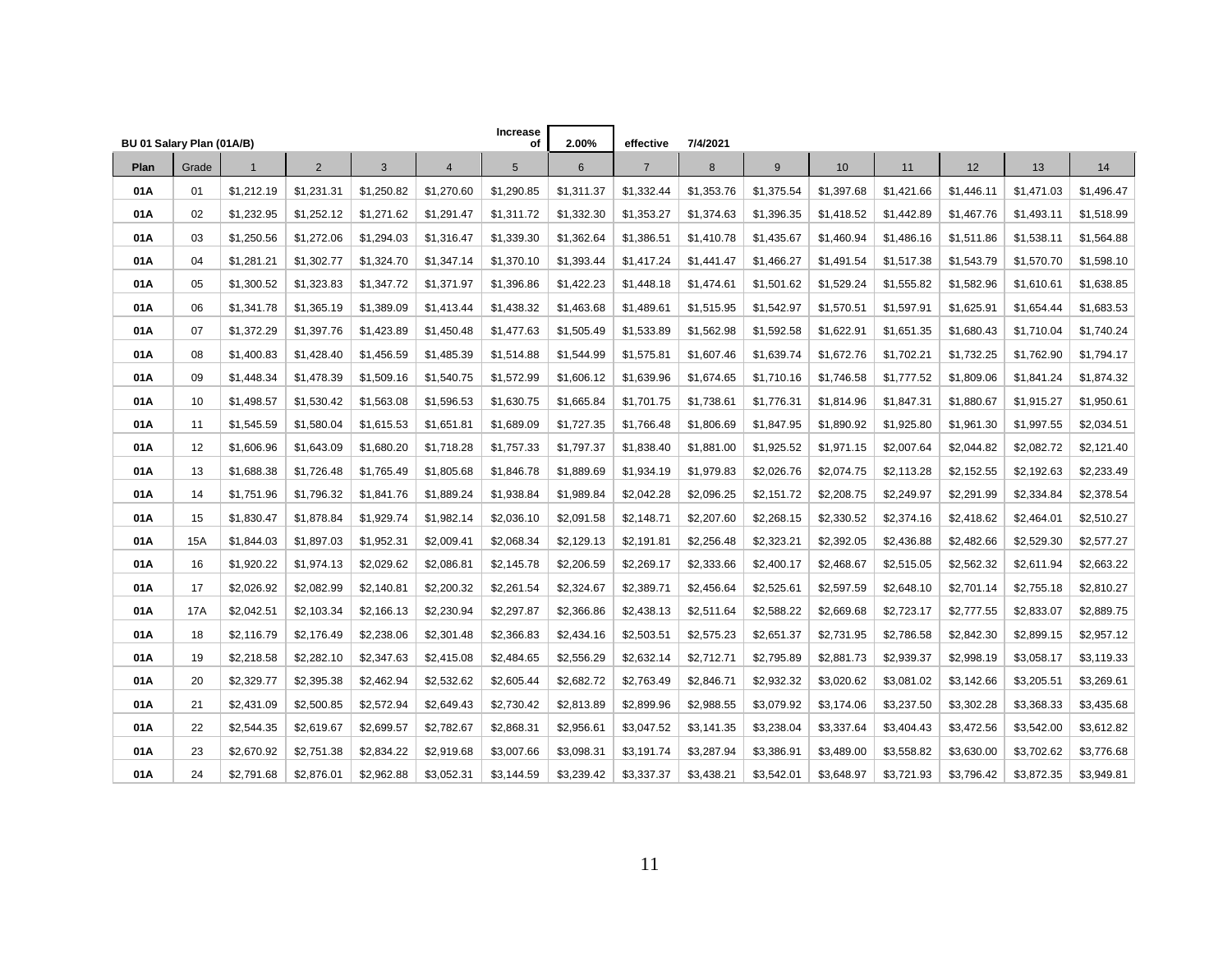| 01A | \$2.912.37 | $\frac{1}{2}$ \$3.000.91 $\frac{1}{2}$ |  | $\mid$ \$3,092.10 $\mid$ \$3,186.11 $\mid$ \$3,282.94 $\mid$ \$3,382.77 $\mid$ \$3,485.64 $\mid$ \$3,591.62 $\mid$ \$3,700.74 $\mid$ \$3,813.30 $\mid$ \$3,889.57 $\mid$ \$3,967.41 $\mid$ |  |  |  | \$4.046.77 | \$4.127.67 |
|-----|------------|----------------------------------------|--|--------------------------------------------------------------------------------------------------------------------------------------------------------------------------------------------|--|--|--|------------|------------|
| 01A | \$3.019.91 |                                        |  | $83,112.23$ $83,207.35$ $83,305.40$ $83,406.39$ $83,510.50$ $83,617.86$ $83,728.47$ $83,842.38$ $83,959.83$ $84,039.02$ $84,119.83$ $84,202.23$                                            |  |  |  |            | \$4.286.27 |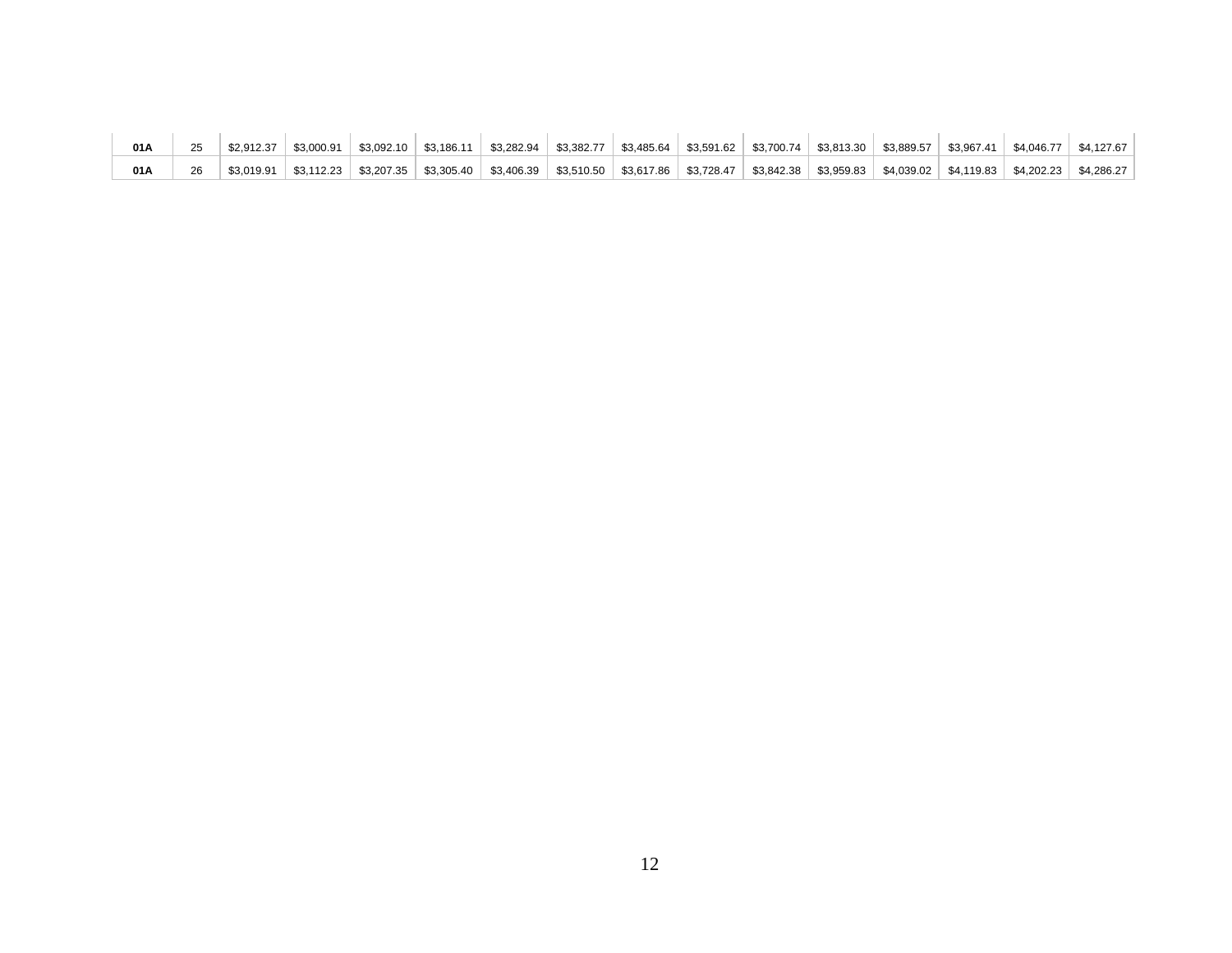|      |       |                                            |             |            |                | <b>Increase</b> | 2.00%          | effective      | 7/3/2022   |            |            |            |            |            |            |
|------|-------|--------------------------------------------|-------------|------------|----------------|-----------------|----------------|----------------|------------|------------|------------|------------|------------|------------|------------|
| Plan | Grade | BU 01 Salary Plan (01 A/B)<br>$\mathbf{1}$ | $2^{\circ}$ | 3          | $\overline{4}$ | οf<br>5         | $6\phantom{1}$ | $\overline{7}$ | $\bf 8$    | 9          | 10         | 11         | 12         | 13         | 14         |
| 01A  | 01    | \$1,236.43                                 | \$1,255.94  | \$1,275.84 | \$1,296.01     | \$1,316.67      | \$1,337.60     | \$1,359.09     | \$1,380.84 | \$1,403.05 | \$1,425.63 | \$1,450.09 | \$1,475.03 | \$1,500.45 | \$1,526.40 |
| 01A  | 02    | \$1,257.61                                 | \$1,277.16  | \$1,297.05 | \$1,317.30     | \$1,337.95      | \$1,358.95     | \$1,380.34     | \$1,402.12 | \$1,424.28 | \$1,446.89 | \$1,471.75 | \$1,497.12 | \$1,522.97 | \$1,549.37 |
| 01A  | 03    | \$1,275.57                                 | \$1,297.50  | \$1,319.91 | \$1,342.80     | \$1,366.09      | \$1,389.89     | \$1,414.24     | \$1,439.00 | \$1,464.38 | \$1,490.16 | \$1,515.88 | \$1,542.10 | \$1,568.87 | \$1,596.18 |
| 01A  | 04    | \$1,306.83                                 | \$1,328.83  | \$1,351.19 | \$1,374.08     | \$1,397.50      | \$1,421.31     | \$1,445.58     | \$1,470.30 | \$1,495.60 | \$1,521.37 | \$1,547.73 | \$1,574.67 | \$1,602.11 | \$1,630.06 |
| 01A  | 05    | \$1,326.53                                 | \$1,350.31  | \$1,374.67 | \$1,399.41     | \$1,424.80      | \$1,450.67     | \$1,477.14     | \$1,504.10 | \$1,531.65 | \$1,559.82 | \$1,586.94 | \$1,614.62 | \$1,642.82 | \$1,671.63 |
| 01A  | 06    | \$1,368.62                                 | \$1,392.49  | \$1,416.87 | \$1,441.71     | \$1,467.09      | \$1,492.95     | \$1,519.40     | \$1,546.27 | \$1,573.83 | \$1,601.92 | \$1,629.87 | \$1,658.43 | \$1,687.53 | \$1,717.20 |
| 01A  | 07    | \$1,399.74                                 | \$1,425.72  | \$1,452.37 | \$1,479.49     | \$1,507.18      | \$1,535.60     | \$1,564.57     | \$1,594.24 | \$1,624.43 | \$1,655.37 | \$1,684.38 | \$1,714.04 | \$1,744.24 | \$1,775.04 |
| 01A  | 08    | \$1,428.85                                 | \$1,456.97  | \$1,485.72 | \$1,515.10     | \$1,545.18      | \$1,575.89     | \$1,607.33     | \$1,639.61 | \$1,672.53 | \$1,706.22 | \$1,736.25 | \$1,766.90 | \$1,798.16 | \$1,830.05 |
| 01A  | 09    | \$1,477.31                                 | \$1,507.96  | \$1,539.34 | \$1,571.57     | \$1,604.45      | \$1,638.24     | \$1,672.76     | \$1,708.14 | \$1,744.36 | \$1,781.51 | \$1,813.07 | \$1,845.24 | \$1,878.06 | \$1,911.81 |
| 01A  | 10    | \$1,528.54                                 | \$1,561.03  | \$1,594.34 | \$1,628.46     | \$1,663.37      | \$1,699.16     | \$1,735.79     | \$1,773.38 | \$1,811.84 | \$1,851.26 | \$1,884.26 | \$1,918.28 | \$1,953.58 | \$1,989.62 |
| 01A  | 11    | \$1,576.50                                 | \$1,611.64  | \$1,647.84 | \$1,684.85     | \$1,722.87      | \$1,761.90     | \$1,801.81     | \$1,842.82 | \$1,884.91 | \$1,928.74 | \$1,964.32 | \$2,000.53 | \$2,037.50 | \$2,075.20 |
| 01A  | 12    | \$1,639.10                                 | \$1,675.95  | \$1,713.80 | \$1,752.65     | \$1,792.48      | \$1,833.32     | \$1,875.17     | \$1,918.62 | \$1,964.03 | \$2,010.57 | \$2,047.79 | \$2,085.72 | \$2,124.37 | \$2,163.83 |
| 01A  | 13    | \$1,722.15                                 | \$1,761.01  | \$1,800.80 | \$1,841.79     | \$1,883.72      | \$1,927.48     | \$1,972.87     | \$2,019.43 | \$2,067.30 | \$2,116.25 | \$2,155.55 | \$2,195.60 | \$2,236.48 | \$2,278.16 |
| 01A  | 14    | \$1,787.00                                 | \$1,832.25  | \$1,878.60 | \$1,927.02     | \$1,977.62      | \$2,029.64     | \$2,083.13     | \$2,138.18 | \$2,194.75 | \$2,252.93 | \$2,294.97 | \$2,337.83 | \$2,381.54 | \$2,426.11 |
| 01A  | 15    | \$1,867.08                                 | \$1,916.42  | \$1,968.33 | \$2,021.78     | \$2,076.82      | \$2,133.41     | \$2,191.68     | \$2,251.75 | \$2,313.51 | \$2,377.13 | \$2,421.64 | \$2,466.99 | \$2,513.29 | \$2,560.48 |
| 01A  | 15A   | \$1,880.91                                 | \$1,934.97  | \$1,991.36 | \$2,049.60     | \$2,109.71      | \$2,171.71     | \$2,235.65     | \$2,301.61 | \$2,369.67 | \$2,439.89 | \$2,485.62 | \$2,532.31 | \$2,579.89 | \$2,628.82 |
| 01A  | 16    | \$1,958.62                                 | \$2,013.61  | \$2,070.21 | \$2,128.55     | \$2,188.70      | \$2,250.72     | \$2,314.55     | \$2,380.33 | \$2,448.17 | \$2,518.04 | \$2,565.35 | \$2,613.57 | \$2,664.18 | \$2,716.48 |
| 01A  | 17    | \$2,067.46                                 | \$2,124.65  | \$2,183.63 | \$2,244.33     | \$2,306.77      | \$2,371.16     | \$2,437.50     | \$2,505.77 | \$2,576.12 | \$2,649.54 | \$2,701.06 | \$2,755.16 | \$2,810.28 | \$2,866.48 |
| 01A  | 17A   | \$2,083.36                                 | \$2,145.41  | \$2,209.45 | \$2,275.56     | \$2,343.83      | \$2,414.20     | \$2,486.89     | \$2,561.87 | \$2,639.98 | \$2,723.07 | \$2,777.63 | \$2,833.10 | \$2,889.73 | \$2,947.55 |
| 01A  | 18    | \$2,159.13                                 | \$2,220.02  | \$2,282.82 | \$2,347.51     | \$2,414.17      | \$2,482.84     | \$2,553.58     | \$2,626.73 | \$2,704.40 | \$2,786.59 | \$2,842.31 | \$2,899.15 | \$2,957.13 | \$3,016.26 |
| 01A  | 19    | \$2,262.95                                 | \$2,327.74  | \$2,394.58 | \$2,463.38     | \$2,534.34      | \$2,607.42     | \$2,684.78     | \$2,766.96 | \$2,851.81 | \$2,939.36 | \$2,998.16 | \$3,058.15 | \$3,119.33 | \$3,181.72 |
| 01A  | 20    | \$2,376.37                                 | \$2,443.29  | \$2,512.20 | \$2,583.27     | \$2,657.55      | \$2,736.37     | \$2,818.76     | \$2,903.64 | \$2,990.97 | \$3,081.03 | \$3,142.64 | \$3,205.51 | \$3,269.62 | \$3,335.00 |
| 01A  | 21    | \$2,479.71                                 | \$2,550.87  | \$2,624.40 | \$2,702.42     | \$2,785.03      | \$2,870.17     | \$2,957.96     | \$3,048.32 | \$3,141.52 | \$3,237.54 | \$3,302.25 | \$3,368.33 | \$3,435.70 | \$3,504.39 |
| 01A  | 22    | \$2,595.24                                 | \$2,672.06  | \$2,753.56 | \$2,838.32     | \$2,925.68      | \$3,015.74     | \$3,108.47     | \$3,204.18 | \$3,302.80 | \$3,404.39 | \$3,472.52 | \$3,542.01 | \$3,612.84 | \$3,685.08 |
| 01A  | 23    | \$2,724.34                                 | \$2,806.41  | \$2,890.90 | \$2,978.07     | \$3,067.81      | \$3,160.28     | \$3,255.57     | \$3,353.70 | \$3,454.65 | \$3,558.78 | \$3,630.00 | \$3,702.60 | \$3,776.67 | \$3,852.21 |
| 01A  | 24    | \$2,847.51                                 | \$2,933.53  | \$3,022.14 | \$3,113.36     | \$3,207.48      | \$3,304.21     | \$3,404.12     | \$3,506.97 | \$3,612.85 | \$3,721.95 | \$3,796.37 | \$3,872.35 | \$3,949.80 | \$4,028.81 |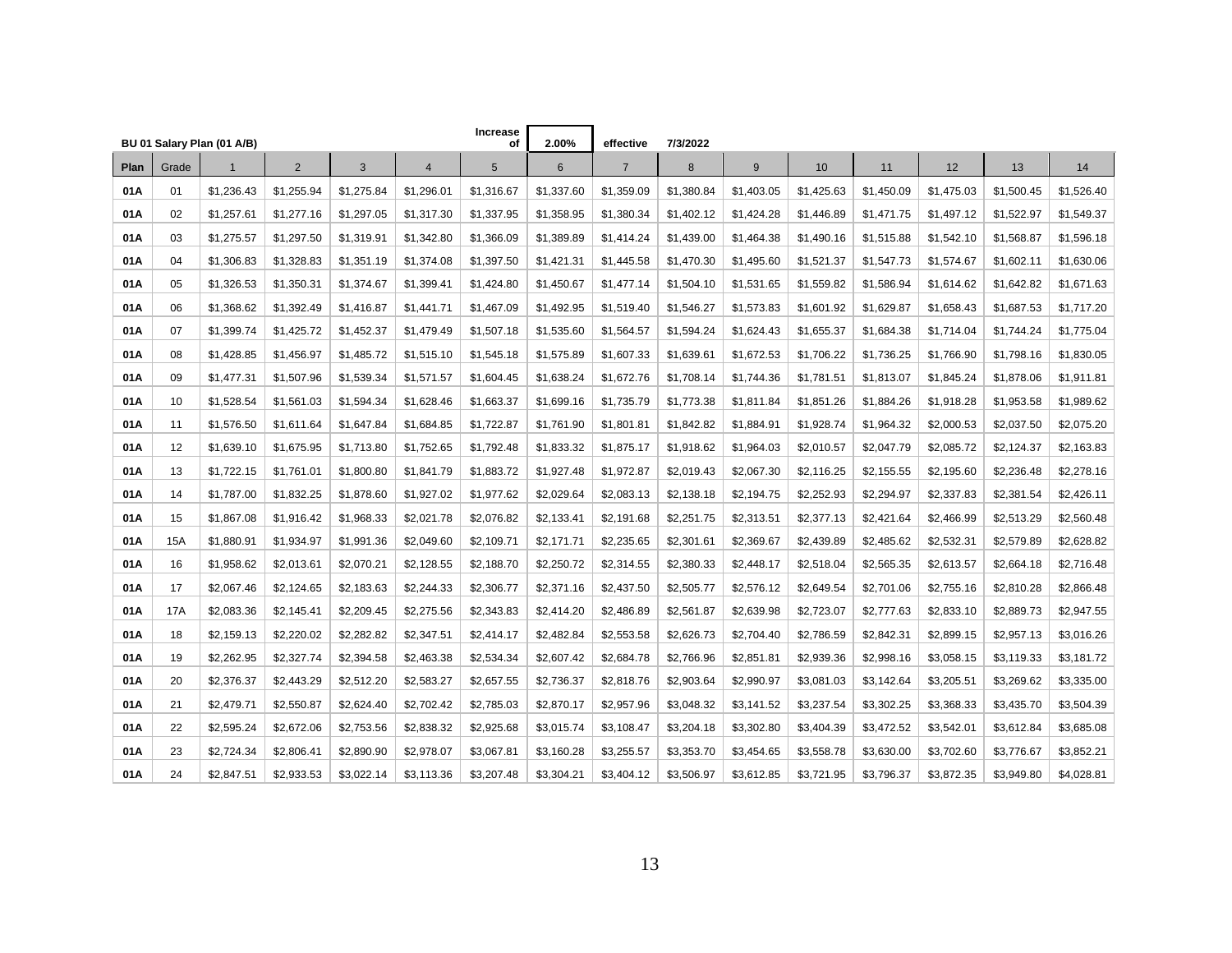| 01A |  |  | $$2,970.62$ $$3,060.93$ $$3,153.94$ $$3,249.83$ $$3,348.60$ $$3,450.43$ $$3,555.35$ $$3,663.45$ $$3,774.75$ $$3,889.57$ $$3,967.36$ $$4,046.76$ $$4,127.71$ $$4,210.22$             |  |  |  |  |  |
|-----|--|--|-------------------------------------------------------------------------------------------------------------------------------------------------------------------------------------|--|--|--|--|--|
| 01A |  |  | \$3,080.31   \$3,174.47   \$3,271.50   \$3,371.51   \$3,474.52   \$3,580.71   \$3,690.22   \$3,803.04   \$3,919.23   \$4,039.03   \$4,119.80   \$4,202.23   \$4,286.27   \$4,372.00 |  |  |  |  |  |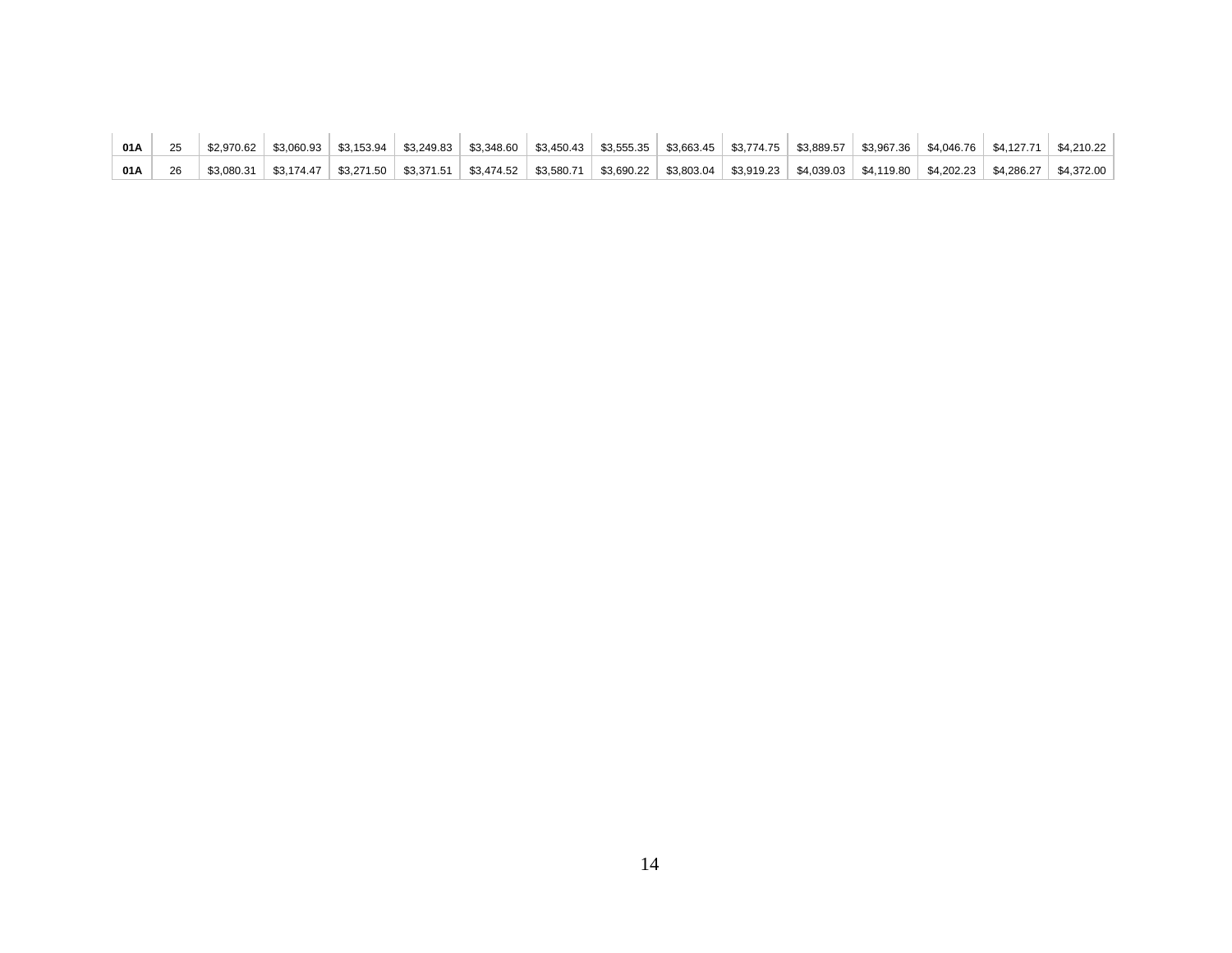|      |       | BU 03 Salary Plan (03A/B) |                |            |                | <b>Increase</b><br>οf | 2.50%      | effective  | 7/5/2020   |            |            |            |            |            |            |
|------|-------|---------------------------|----------------|------------|----------------|-----------------------|------------|------------|------------|------------|------------|------------|------------|------------|------------|
| Plan | Grade |                           | $\overline{2}$ | 3          | $\overline{4}$ | 5                     | 6          |            | 8          | 9          | 10         | 11         | 12         | 13         | 14         |
| 03A  | 04    | \$1,297.10                | \$1,318.25     | \$1,339.75 | \$1,361.74     | \$1,384.25            | \$1,407.14 | \$1,430.46 | \$1,454.23 | \$1.478.53 | \$1,503.32 | \$1,528.64 | \$1,554.54 | \$1,580.91 | \$1,607.78 |
| 03A  | 05    | \$1,316.04                | \$1,338.88     | \$1,362.30 | \$1,386.09     | \$1,410.48            | \$1,435.36 | \$1,460.79 | \$1,486.71 | \$1,513.20 | \$1,540.26 | \$1,566.32 | \$1,592.93 | \$1,620.04 | \$1,647.73 |
| 03A  | 06    | \$1,356.50                | \$1,379.45     | \$1,402.87 | \$1,426.74     | \$1,451.13            | \$1,476.00 | \$1,501.41 | \$1,527.25 | \$1,553.73 | \$1,580.74 | \$1,607.59 | \$1,635.05 | \$1,663.01 | \$1,691.55 |
| 03A  | 07    | \$1,386.39                | \$1,411.37     | \$1,436.99 | \$1,463.06     | \$1,489.68            | \$1,516.99 | \$1,544.82 | \$1,573.35 | \$1,602.36 | \$1,632.10 | \$1,659.98 | \$1,688.49 | \$1,717.53 | \$1,747.13 |
| 03A  | 08    | \$1,414.38                | \$1,441.40     | \$1,469.04 | \$1,497.27     | \$1,526.20            | \$1,555.71 | \$1,585.93 | \$1,616.95 | \$1,648.61 | \$1,680.98 | \$1,709.85 | \$1,739.29 | \$1,769.36 | \$1,800.00 |
| 03A  | 09    | \$1,460.96                | \$1,490.41     | \$1,520.59 | \$1,551.55     | \$1,583.17            | \$1,615.65 | \$1,648.82 | \$1,682.82 | \$1,717.66 | \$1,753.34 | \$1,783.68 | \$1,814.60 | \$1,846.17 | \$1,878.59 |
| 03A  | 10    | \$1,510.20                | \$1,541.43     | \$1,573.45 | \$1,606.25     | \$1,639.81            | \$1,674.20 | \$1,709.39 | \$1,745.53 | \$1,782.50 | \$1,820.38 | \$1,852.10 | \$1,884.81 | \$1,918.73 | \$1,953.38 |
| 03A  | 11    | \$1,556.29                | \$1,590.08     | \$1,624.87 | \$1,660.43     | \$1,696.98            | \$1,734.49 | \$1,772.85 | \$1,812.28 | \$1,852.73 | \$1,894.86 | \$1,929.05 | \$1,963.86 | \$1,999.40 | \$2,035.63 |
| 03A  | 12    | \$1,616.46                | \$1,651.88     | \$1,688.27 | \$1,725.60     | \$1,763.88            | \$1,803.14 | \$1,843.36 | \$1,885.13 | \$1,928.78 | \$1,973.51 | \$2,009.29 | \$2,045.74 | \$2,082.91 | \$2,120.81 |
| 03A  | 13    | \$1,696.29                | \$1,733.65     | \$1,771.89 | \$1,811.29     | \$1,851.58            | \$1,893.65 | \$1,937.28 | \$1,982.03 | \$2,028.04 | \$2,075.09 | \$2,112.86 | \$2,151.35 | \$2,190.66 | \$2,230.71 |
| 03A  | 14    | \$1,758.62                | \$1,802.11     | \$1,846.67 | \$1,893.22     | \$1,941.84            | \$1,991.83 | \$2,043.26 | \$2,096.17 | \$2,150.55 | \$2,206.46 | \$2,246.86 | \$2,288.06 | \$2,330.07 | \$2,372.91 |
| 03A  | 15    | \$1,835.59                | \$1,883.01     | \$1,932.92 | \$1,984.29     | \$2,037.19            | \$2,091.58 | \$2,147.59 | \$2,205.33 | \$2,264.69 | \$2,325.83 | \$2,368.62 | \$2,412.21 | \$2,456.72 | \$2,502.06 |
| 03A  | 16    | \$1,923.59                | \$1,976.44     | \$2,030.84 | \$2,086.90     | \$2,144.73            | \$2,204.34 | \$2,265.69 | \$2,328.91 | \$2,394.13 | \$2,461.27 | \$2,506.75 | \$2,553.09 | \$2,601.74 | \$2,652.01 |
| 03A  | 17    | \$2,028.20                | \$2,083.16     | \$2,139.84 | \$2,198.19     | \$2,258.22            | \$2,320.10 | \$2,383.86 | \$2,449.49 | \$2,517.10 | \$2,587.67 | \$2,637.20 | \$2,689.19 | \$2,742.18 | \$2,796.18 |
| 03A  | 18    | \$2,116.29                | \$2,174.82     | \$2,235.20 | \$2,297.37     | \$2,361.43            | \$2,427.45 | \$2,495.44 | \$2,565.75 | \$2,640.39 | \$2,719.39 | \$2,772.96 | \$2,827.58 | \$2,883.33 | \$2,940.15 |
| 03A  | 19    | \$2,216.09                | \$2,278.36     | \$2,342.61 | \$2,408.75     | \$2,476.95            | \$2,547.19 | \$2,621.55 | \$2,700.53 | \$2,782.08 | \$2,866.24 | \$2,922.75 | \$2,980.41 | \$3,039.23 | \$3,099.20 |
| 03A  | 20    | \$2,325.11                | \$2,389.43     | \$2,455.67 | \$2,523.97     | \$2,595.37            | \$2,671.14 | \$2,750.31 | \$2,831.90 | \$2,915.84 | \$3,002.40 | \$3,061.63 | \$3,122.05 | \$3,183.67 | \$3,246.51 |
| 03A  | 21    | \$2,424.44                | \$2,492.83     | \$2,563.51 | \$2,638.50     | \$2.717.89            | \$2,799.74 | \$2,884.11 | \$2,970.96 | \$3.060.55 | \$3,152.83 | \$3,215.03 | \$3,278.55 | \$3,343.30 | \$3,409.33 |
| 03A  | 22    | \$2,535.47                | \$2,609.32     | \$2,687.65 | \$2,769.13     | \$2,853.09            | \$2,939.65 | \$3,028.78 | \$3,120.77 | \$3,215.56 | \$3,313.21 | \$3,378.69 | \$3,445.48 | \$3,513.56 | \$3,582.99 |
| 03A  | 23    | \$2,659.57                | \$2,738.45     | \$2.819.67 | \$2.903.44     | \$2.989.70            | \$3.078.57 | \$3.170.17 | \$3,264.50 | \$3,361.52 | \$3,461.61 | \$3,530.06 | \$3,599.83 | \$3.671.04 | \$3,743.64 |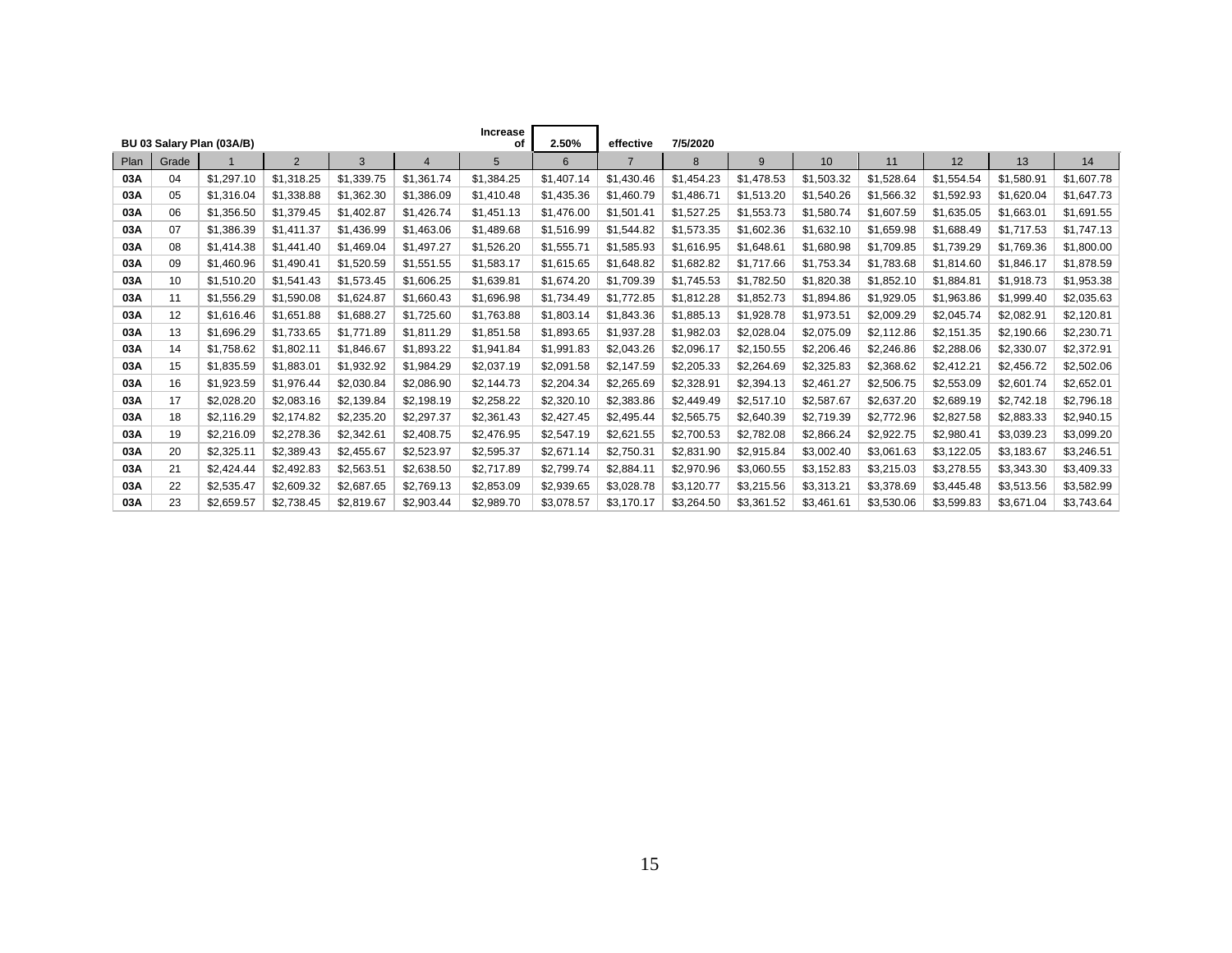**Increase** of

**of effective 7/4/2021 2.00%**

|      |       | BU 03 Salary Plan (03 6A/B) |                |            |            |            |            |            |            |            |            |            |            |            |            |
|------|-------|-----------------------------|----------------|------------|------------|------------|------------|------------|------------|------------|------------|------------|------------|------------|------------|
| Plan | Grade |                             | $\overline{2}$ | 3          |            | 5          | 6          |            | 8          | 9          | 10         | 11         | 12         | 13         | 14         |
| 03A  | 04    | \$1,323.04                  | \$1,344.62     | \$1,366.55 | \$1,388.97 | \$1,411.94 | \$1,435.28 | \$1,459.07 | \$1,483.31 | \$1,508.10 | \$1,533.39 | \$1,559.21 | \$1,585.63 | \$1,612.53 | \$1,639.94 |
| 03A  | 05    | \$1,342.36                  | \$1,365.66     | \$1,389.55 | \$1,413.81 | \$1,438.69 | \$1,464.07 | \$1,490.01 | \$1,516.44 | \$1,543.46 | \$1,571.07 | \$1,597.65 | \$1,624.79 | \$1,652.44 | \$1,680.68 |
| 03A  | 06    | \$1,383.63                  | \$1,407.04     | \$1,430.93 | \$1,455.27 | \$1,480.15 | \$1,505.52 | \$1,531.44 | \$1,557.80 | \$1,584.80 | \$1,612.35 | \$1,639.74 | \$1,667.75 | \$1,696.27 | \$1,725.38 |
| 03A  | 07    | \$1,414.12                  | \$1,439.60     | \$1,465.73 | \$1,492.32 | \$1,519.47 | \$1,547.33 | \$1,575.72 | \$1,604.82 | \$1,634.41 | \$1,664.74 | \$1,693.18 | \$1,722.26 | \$1,751.88 | \$1,782.07 |
| 03A  | 08    | \$1,442.67                  | \$1,470.23     | \$1,498.42 | \$1,527.22 | \$1,556.72 | \$1,586.82 | \$1,617.65 | \$1,649.29 | \$1,681.58 | \$1,714.60 | \$1,744.05 | \$1,774.08 | \$1,804.75 | \$1,836.00 |
| 03A  | 09    | \$1,490.18                  | \$1,520.22     | \$1,551.00 | \$1,582.58 | \$1,614.83 | \$1,647.96 | \$1,681.80 | \$1,716.48 | \$1,752.01 | \$1,788.41 | \$1,819.35 | \$1,850.89 | \$1,883.09 | \$1,916.16 |
| 03A  | 10    | \$1,540.40                  | \$1,572.26     | \$1,604.92 | \$1,638.38 | \$1,672.61 | \$1,707.68 | \$1,743.58 | \$1,780.44 | \$1,818.15 | \$1,856.79 | \$1,889.14 | \$1,922.51 | \$1,957.10 | \$1,992.45 |
| 03A  | 11    | \$1,587.42                  | \$1,621.88     | \$1,657.37 | \$1,693.64 | \$1,730.92 | \$1,769.18 | \$1,808.31 | \$1,848.53 | \$1,889.78 | \$1,932.76 | \$1,967.63 | \$2,003.14 | \$2,039.39 | \$2,076.34 |
| 03A  | 12    | \$1,648.79                  | \$1,684.92     | \$1,722.04 | \$1,760.11 | \$1,799.16 | \$1,839.20 | \$1,880.23 | \$1,922.83 | \$1,967.36 | \$2,012.98 | \$2,049.48 | \$2,086.65 | \$2,124.57 | \$2,163.23 |
| 03A  | 13    | \$1,730.22                  | \$1,768.32     | \$1,807.33 | \$1,847.52 | \$1,888.61 | \$1,931.52 | \$1,976.03 | \$2,021.67 | \$2,068.60 | \$2,116.59 | \$2,155.12 | \$2,194.38 | \$2,234.47 | \$2,275.32 |
| 03A  | 14    | \$1,793.79                  | \$1,838.15     | \$1,883.60 | \$1,931.08 | \$1,980.68 | \$2,031.67 | \$2,084.13 | \$2,138.09 | \$2,193.56 | \$2,250.59 | \$2,291.80 | \$2,333.82 | \$2,376.67 | \$2,420.37 |
| 03A  | 15    | \$1,872.30                  | \$1,920.67     | \$1,971.58 | \$2,023.98 | \$2,077.93 | \$2,133.41 | \$2,190.54 | \$2,249.44 | \$2,309.98 | \$2,372.35 | \$2,415.99 | \$2,460.45 | \$2,505.85 | \$2,552.10 |
| 03A  | 16    | \$1,962.06                  | \$2,015.97     | \$2,071.46 | \$2,128.64 | \$2,187.62 | \$2,248.43 | \$2,311.00 | \$2,375.49 | \$2,442.01 | \$2,510.50 | \$2,556.89 | \$2,604.15 | \$2,653.77 | \$2,705.05 |
| 03A  | 17    | \$2,068.76                  | \$2,124.82     | \$2,182.64 | \$2,242.15 | \$2,303.38 | \$2,366.50 | \$2,431.54 | \$2,498.48 | \$2,567.44 | \$2,639.42 | \$2,689.94 | \$2,742.97 | \$2,797.02 | \$2,852.10 |
| 03A  | 18    | \$2,158.62                  | \$2,218.32     | \$2,279.90 | \$2,343.32 | \$2,408.66 | \$2,476.00 | \$2,545.35 | \$2,617.07 | \$2,693.20 | \$2,773.78 | \$2,828.42 | \$2,884.13 | \$2,941.00 | \$2,998.95 |
| 03A  | 19    | \$2,260.41                  | \$2,323.93     | \$2,389.46 | \$2,456.93 | \$2,526.49 | \$2,598.13 | \$2,673.98 | \$2,754.54 | \$2,837.72 | \$2,923.56 | \$2,981.21 | \$3,040.02 | \$3,100.01 | \$3,161.18 |
| 03A  | 20    | \$2,371.61                  | \$2,437.22     | \$2,504.78 | \$2,574.45 | \$2,647.28 | \$2,724.56 | \$2,805.32 | \$2,888.54 | \$2,974.16 | \$3,062.45 | \$3,122.86 | \$3,184.49 | \$3,247.34 | \$3,311.44 |
| 03A  | 21    | \$2,472.93                  | \$2,542.69     | \$2,614.78 | \$2,691.27 | \$2,772.25 | \$2,855.73 | \$2,941.79 | \$3,030.38 | \$3,121.76 | \$3,215.89 | \$3,279.33 | \$3,344.12 | \$3,410.17 | \$3,477.52 |
| 03A  | 22    | \$2,586.18                  | \$2,661.51     | \$2,741.40 | \$2,824.51 | \$2,910.15 | \$2,998.44 | \$3,089.36 | \$3,183.19 | \$3,279.87 | \$3,379.47 | \$3,446.26 | \$3,514.39 | \$3,583.83 | \$3,654.65 |
| 03A  | 23    | \$2,712.76                  | \$2,793.22     | \$2,876.06 | \$2,961.51 | \$3,049.49 | \$3,140.14 | \$3,233.57 | \$3,329.79 | \$3,428.75 | \$3,530.84 | \$3,600.66 | \$3,671.83 | \$3,744.46 | \$3,818.51 |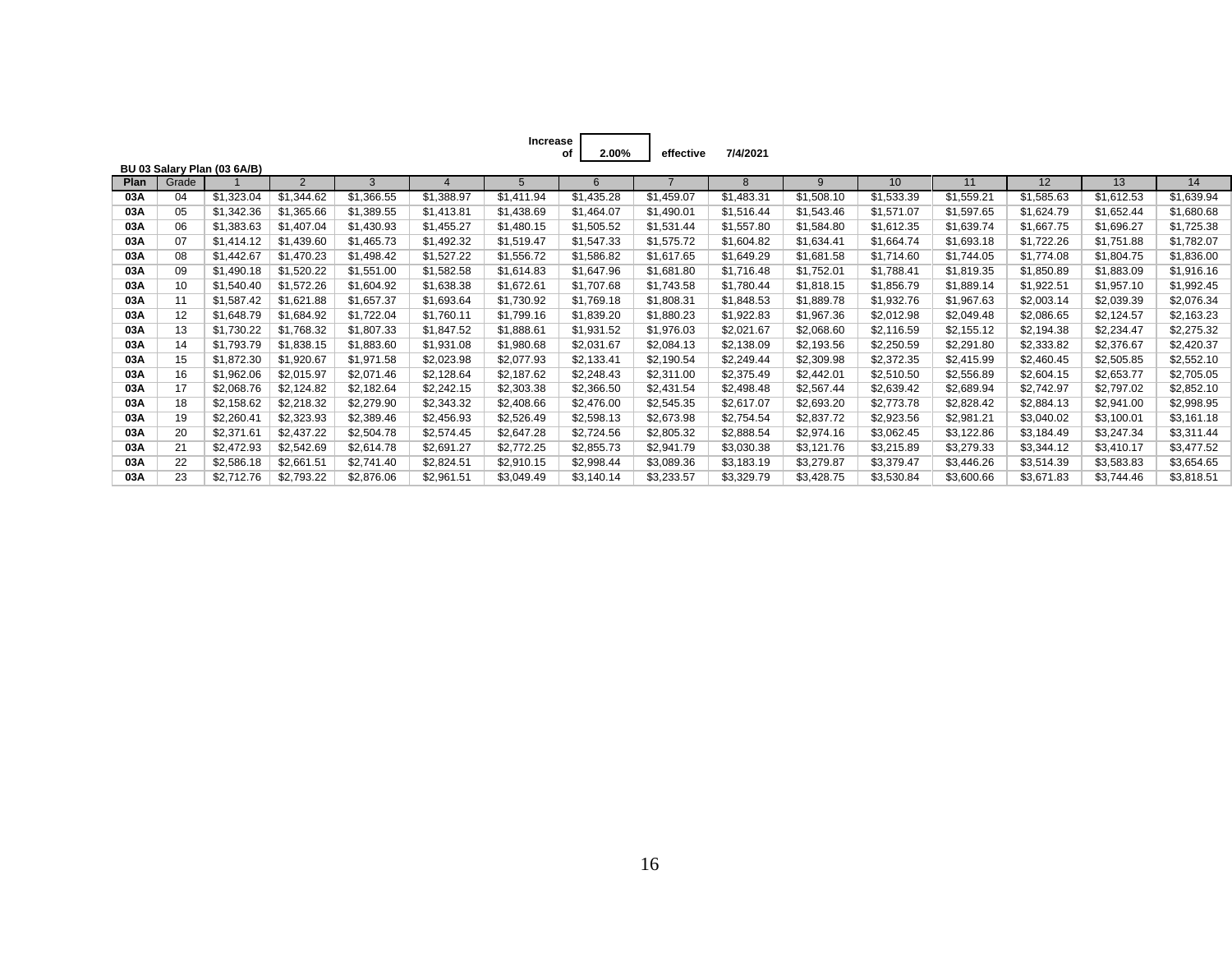| Increase |       |           |          |
|----------|-------|-----------|----------|
| οf       | 2.00% | effective | 7/3/2022 |

| BU 03 Salary Plans (03 A/B) |       |            |                |            |            |            |            |            |            |            |            |            |            |            |            |
|-----------------------------|-------|------------|----------------|------------|------------|------------|------------|------------|------------|------------|------------|------------|------------|------------|------------|
| <b>Plan</b>                 | Grade |            | $\overline{2}$ | 3          |            | 5          | 6          |            | 8          | 9          | 10         | 11         | 12         | 13         | 14         |
| 03A                         | 04    | \$1,349.50 | \$1,371.51     | \$1,393.88 | \$1,416.75 | \$1,440.18 | \$1,463.99 | \$1,488.25 | \$1,512.98 | \$1,538.26 | \$1,564.06 | \$1,590.39 | \$1,617.34 | \$1,644.78 | \$1,672.74 |
| 03A                         | 05    | \$1,369.21 | \$1,392.97     | \$1,417.34 | \$1,442.09 | \$1,467.46 | \$1,493.35 | \$1,519.81 | \$1,546.77 | \$1,574.33 | \$1,602.49 | \$1,629.60 | \$1,657.29 | \$1,685.49 | \$1,714.29 |
| 03A                         | 06    | \$1,411.30 | \$1,435.18     | \$1,459.55 | \$1,484.38 | \$1,509.75 | \$1,535.63 | \$1,562.07 | \$1,588.96 | \$1,616.50 | \$1,644.60 | \$1,672.53 | \$1,701.11 | \$1,730.20 | \$1,759.89 |
| 03A                         | 07    | \$1,442.40 | \$1,468.39     | \$1,495.04 | \$1,522.17 | \$1,549.86 | \$1,578.28 | \$1,607.23 | \$1,636.92 | \$1,667.10 | \$1,698.03 | \$1,727.04 | \$1,756.71 | \$1,786.92 | \$1,817.71 |
| 03A                         | 08    | \$1,471.52 | \$1,499.63     | \$1,528.39 | \$1,557.76 | \$1,587.85 | \$1,618.56 | \$1,650.00 | \$1,682.28 | \$1,715.21 | \$1,748.89 | \$1,778.93 | \$1,809.56 | \$1,840.85 | \$1,872.72 |
| 03A                         | 09    | \$1,519.98 | \$1,550.62     | \$1,582.02 | \$1,614.23 | \$1,647.13 | \$1,680.92 | \$1,715.44 | \$1,750.81 | \$1,787.05 | \$1,824.18 | \$1,855.74 | \$1,887.91 | \$1,920.75 | \$1,954.48 |
| 03A                         | 10    | \$1,571.21 | \$1,603.71     | \$1,637.02 | \$1,671.15 | \$1,706.06 | \$1,741.83 | \$1,778.45 | \$1,816.05 | \$1,854.51 | \$1,893.93 | \$1,926.92 | \$1,960.96 | \$1,996.24 | \$2,032.30 |
| 03A                         | 11    | \$1,619.17 | \$1,654.32     | \$1,690.52 | \$1,727.51 | \$1,765.54 | \$1,804.56 | \$1,844.48 | \$1,885.50 | \$1,927.58 | \$1,971.42 | \$2,006.98 | \$2,043.20 | \$2,080.18 | \$2,117.87 |
| 03A                         | 12    | \$1,681.77 | \$1,718.62     | \$1,756.48 | \$1,795.31 | \$1,835.14 | \$1,875.98 | \$1,917.83 | \$1,961.29 | \$2,006.71 | \$2,053.24 | \$2,090.47 | \$2,128.38 | \$2,167.06 | \$2,206.49 |
| 03A                         | 13    | \$1,764.82 | \$1,803.69     | \$1,843.48 | \$1,884.47 | \$1,926.38 | \$1,970.15 | \$2,015.55 | \$2,062.10 | \$2,109.97 | \$2,158.92 | \$2,198.22 | \$2,238.27 | \$2,279.16 | \$2,320.83 |
| 03A                         | 14    | \$1,829.67 | \$1,874.91     | \$1,921.27 | \$1,969.70 | \$2,020.29 | \$2,072.30 | \$2,125.81 | \$2,180.85 | \$2,237.43 | \$2,295.60 | \$2,337.64 | \$2,380.50 | \$2,424.20 | \$2,468.78 |
| 03A                         | 15    | \$1,909.75 | \$1,959.08     | \$2,011.01 | \$2,064.46 | \$2,119.49 | \$2,176.08 | \$2,234.35 | \$2,294.43 | \$2,356.18 | \$2,419.80 | \$2,464.31 | \$2,509.66 | \$2,555.97 | \$2,603.14 |
| 03A                         | 16    | \$2,001.30 | \$2,056.29     | \$2,112.89 | \$2,171.21 | \$2,231.37 | \$2,293.40 | \$2,357.22 | \$2,423.00 | \$2,490.85 | \$2,560.71 | \$2,608.03 | \$2,656.23 | \$2,706.85 | \$2,759.15 |
| 03A                         | 17    | \$2,110.14 | \$2,167.32     | \$2,226.29 | \$2,286.99 | \$2,349.45 | \$2,413.83 | \$2,480.17 | \$2,548.45 | \$2,618.79 | \$2,692.21 | \$2,743.74 | \$2,797.83 | \$2,852.96 | \$2,909.14 |
| 03A                         | 18    | \$2,201.79 | \$2,262.69     | \$2,325.50 | \$2,390.19 | \$2,456.83 | \$2,525.52 | \$2,596.26 | \$2,669.41 | \$2,747.06 | \$2,829.26 | \$2,884.99 | \$2,941.81 | \$2,999.82 | \$3,058.93 |
| 03A                         | 19    | \$2,305.62 | \$2,370.41     | \$2,437.25 | \$2,506.07 | \$2,577.02 | \$2,650.09 | \$2,727.46 | \$2,809.63 | \$2,894.47 | \$2,982.03 | \$3,040.83 | \$3,100.82 | \$3,162.01 | \$3,224.40 |
| 03A                         | 20    | \$2,419.04 | \$2,485.96     | \$2,554.88 | \$2,625.94 | \$2,700.23 | \$2,779.05 | \$2,861.43 | \$2,946.31 | \$3,033.64 | \$3,123.70 | \$3,185.32 | \$3,248.18 | \$3,312.29 | \$3,377.67 |
| 03A                         | 21    | \$2,522.39 | \$2,593.54     | \$2,667.08 | \$2,745.10 | \$2,827.70 | \$2,912.84 | \$3,000.63 | \$3,090.99 | \$3,184.20 | \$3,280.21 | \$3,344.92 | \$3,411.00 | \$3,478.37 | \$3,547.07 |
| 03A                         | 22    | \$2,637.90 | \$2,714.74     | \$2,796.23 | \$2,881.00 | \$2,968.35 | \$3,058.41 | \$3,151.15 | \$3,246.85 | \$3,345.47 | \$3,447.06 | \$3,515.19 | \$3,584.68 | \$3,655.51 | \$3,727.74 |
| 03A                         | 23    | \$2,767.02 | \$2,849.08     | \$2,933.58 | \$3,020.74 | \$3,110.48 | \$3,202.94 | \$3,298.24 | \$3,396.39 | \$3,497.33 | \$3,601.46 | \$3,672.67 | \$3,745.27 | \$3,819.35 | \$3,894.88 |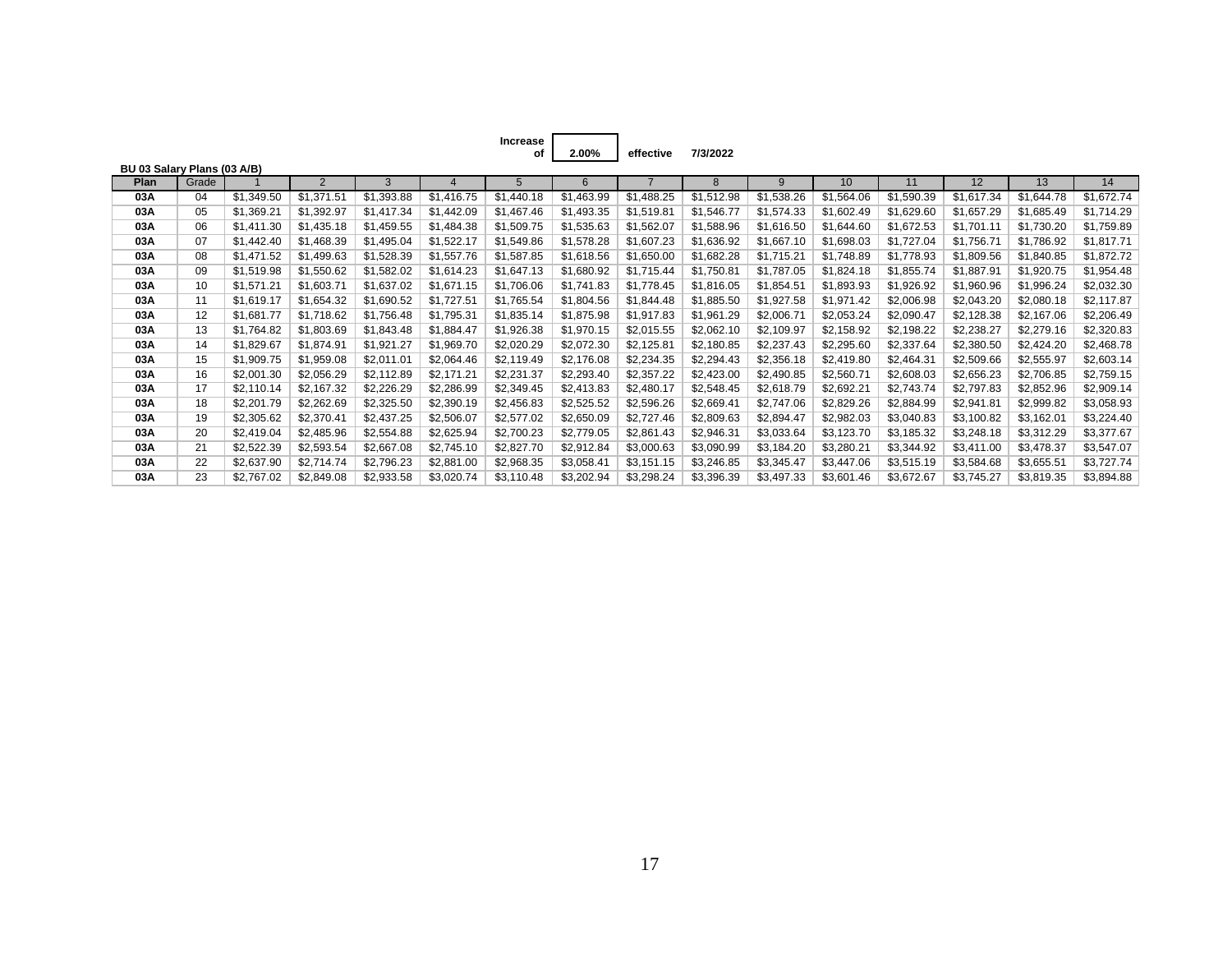|      |       |                           |                |            |            | Increase of     | 2.50%      | effective  | 7/5/2020     |            |            |            |            |            |            |
|------|-------|---------------------------|----------------|------------|------------|-----------------|------------|------------|--------------|------------|------------|------------|------------|------------|------------|
|      |       | BU 06 Salary Plan (06A/B) |                |            |            |                 |            |            |              |            |            |            |            |            |            |
| Plan | Grade |                           | $\overline{2}$ | 3          |            | $5\overline{5}$ |            |            | $\mathsf{R}$ | 9          | 10         | 11         | 12         | 13         | 14         |
| 06A  | 01    | \$1,430.57                | \$1,463.03     | \$1,496.25 | \$1,530.52 | \$1,565.57      | \$1,601.55 | \$1,638.44 | \$1,676.42   | \$1,715.28 | \$1,755.28 | \$1,786.39 | \$1,818.21 | \$1,851.32 | \$1,885.43 |
| 06A  | 02    | \$1,480.28                | \$1,514.58     | \$1,549.83 | \$1,586.05 | \$1,623.20      | \$1,661.36 | \$1,700.53 | \$1,740.79   | \$1,782.00 | \$1,824.45 | \$1,857.86 | \$1,892.12 | \$1,926.99 | \$1,962.60 |
| 06A  | 03    | \$1,526.68                | \$1,563.75     | \$1,601.83 | \$1,640.96 | \$1,681.25      | \$1,722.56 | \$1,765.05 | \$1,808.81   | \$1,854.48 | \$1,901.97 | \$1,937.14 | \$1,972.90 | \$2,009.42 | \$2,046.66 |
| 06A  | 04    | \$1,587.51                | \$1,626.27     | \$1,666.16 | \$1,707.13 | \$1,749.24      | \$1,792.54 | \$1,837.29 | \$1,884.41   | \$1,932.78 | \$1,982.66 | \$2,019.37 | \$2,056.80 | \$2,095.01 | \$2,133.97 |
| 06A  | 05    | \$1,667.84                | \$1.708.72     | \$1,750.74 | \$1,794.01 | \$1,838.67      | \$1,885.72 | \$1,934.06 | \$1,983.74   | \$2,034.72 | \$2,087.25 | \$2,126.03 | \$2,165.60 | \$2,205.94 | \$2,247.13 |
| 06A  | 06    | \$1,731.12                | \$1,778.14     | \$1,826.64 | \$1,878.05 | \$1,931.10      | \$1,985.79 | \$2,042.15 | \$2,100.25   | \$2,160.12 | \$2,221.85 | \$2,263.35 | \$2,305.74 | \$2,348.93 | \$2,393.00 |
| 06A  | 07    | \$1,807.87                | \$1,859.83     | \$1,914.03 | \$1,970.01 | \$2,027.78      | \$2,087.38 | \$2,148.83 | \$2,212.24   | \$2,277.66 | \$2,345.15 | \$2,389.10 | \$2,433.98 | \$2,479.71 | \$2,526.74 |
| 06A  | 08    | \$1,896.87                | \$1,954.02     | \$2,013.01 | \$2,074.00 | \$2,136.92      | \$2,201.82 | \$2,268.98 | \$2,338.23   | \$2,409.85 | \$2,483.71 | \$2,530.91 | \$2,580.06 | \$2,631.31 | \$2,683.94 |
| 06A  | 09    | \$2,002.46                | \$2,062.10     | \$2,123.66 | \$2,187.20 | \$2,252.81      | \$2,320.45 | \$2,390.32 | \$2,462.39   | \$2,537.47 | \$2,617.33 | \$2,669.77 | \$2,723.09 | \$2,777.52 | \$2,833.09 |
| 06A  | 10    | \$2,091.62                | \$2,155.02     | \$2,220.46 | \$2,288.13 | \$2,357.99      | \$2,430.14 | \$2,504.58 | \$2,583.44   | \$2,667.50 | \$2,754.43 | \$2,809.62 | \$2,865.76 | \$2,923.06 | \$2,981.53 |
| 06A  | 11    | \$2,219.90                | \$2,284.97     | \$2,352.07 | \$2,421.29 | \$2,492.57      | \$2,567.79 | \$2,647.64 | \$2,730.69   | \$2,816.35 | \$2,904.71 | \$2,962.81 | \$3,022.07 | \$3,082.48 | \$3,144.13 |
| 06A  | 12    | \$2,301.93                | \$2,371.62     | \$2,443.52 | \$2,517.84 | \$2,596.88      | \$2,680.84 | \$2,767.41 | \$2,856.88   | \$2,949.19 | \$3,044.51 | \$3,105.38 | \$3,167.47 | \$3,230.83 | \$3,295.44 |
| 06A  | 13    | \$2,402.05                | \$2,475.97     | \$2,553.44 | \$2,635.97 | \$2,722.41      | \$2,811.60 | \$2,903.83 | \$2,999.02   | \$3,097.29 | \$3,198.81 | \$3,262.84 | \$3,328.04 | \$3,394.63 | \$3,462.52 |
| 06A  | 14    | \$2,514.44                | \$2,594.97     | \$2,680.62 | \$2,769.13 | \$2,860.46      | \$2,954.85 | \$3,052.42 | \$3,153.17   | \$3,257.14 | \$3,364.59 | \$3,431.95 | \$3,500.57 | \$3,570.57 | \$3,641.98 |
| 06A  | 15    | \$2,640.57                | \$2,725.99     | \$2,814.28 | \$2,905.37 | \$2,999.32      | \$3,096.40 | \$3,196.60 | \$3,299.99   | \$3,406.81 | \$3,516.97 | \$3,587.32 | \$3,659.18 | \$3,732.35 | \$3,807.01 |
| 06A  | 16    | \$2,759.99                | \$2,849.53     | \$2,941.86 | \$3,037.26 | \$3,135.74      | \$3,237.36 | \$3,342.27 | \$3,450.68   | \$3,562.51 | \$3,677.98 | \$3,751.59 | \$3,826.61 | \$3,903.14 | \$3,981.19 |
| 06A  | 17    | \$2,879.35                | \$2,973.25     | \$3,070.26 | \$3,170.42 | \$3,273.82      | \$3,380.68 | \$3,490.89 | \$3,604.78   | \$3,722.38 | \$3,843.83 | \$3,920.69 | \$3,999.13 | \$4,079.13 | \$4,160.70 |
| 06A  | 18    | \$2,985.85                | \$3,083.70     | \$3,184.65 | \$3,289.01 | \$3,396.84      | \$3,508.10 | \$3,623.04 | \$3,741.78   | \$3,864.34 | \$3,990.98 | \$4,070.81 | \$4,152.17 | \$4,235.24 | \$4,319.94 |
| 06A  | 19    | \$3,114.34                | \$3,215.32     | \$3,319.59 | \$3,427.19 | \$3,538.35      | \$3,653.03 | \$3,771.51 | \$3,893.66   | \$4,019.95 | \$4,150.31 | \$4,233.31 | \$4,318.00 | \$4,404.35 | \$4,492.44 |
| 06A  | 20    | \$3,234.22                | \$3,339.39     | \$3,448.07 | \$3,560.21 | \$3,676.04      | \$3,795.65 | \$3,919.14 | \$4,046.61   | \$4,178.25 | \$4,314.15 | \$4,400.45 | \$4,488.46 | \$4,578.24 | \$4,669.81 |
| 06A  | 21    | \$3,365.02                | \$3.474.60     | \$3,587.78 | \$3,704.64 | \$3,825.21      | \$3,949.85 | \$4,078.46 | \$4,211.27   | \$4,348.43 | \$4,490.09 | \$4,579.86 | \$4,671.48 | \$4.764.92 | \$4,860.22 |
| 06A  | 22    | \$3,509.27                | \$3,623.26     | \$3,740.97 | \$3,862.51 | \$3,987.99      | \$4,117.52 | \$4,251.30 | \$4,389.42   | \$4,532.03 | \$4,679.23 | \$4,772.80 | \$4,868.27 | \$4,965.64 | \$5,064.96 |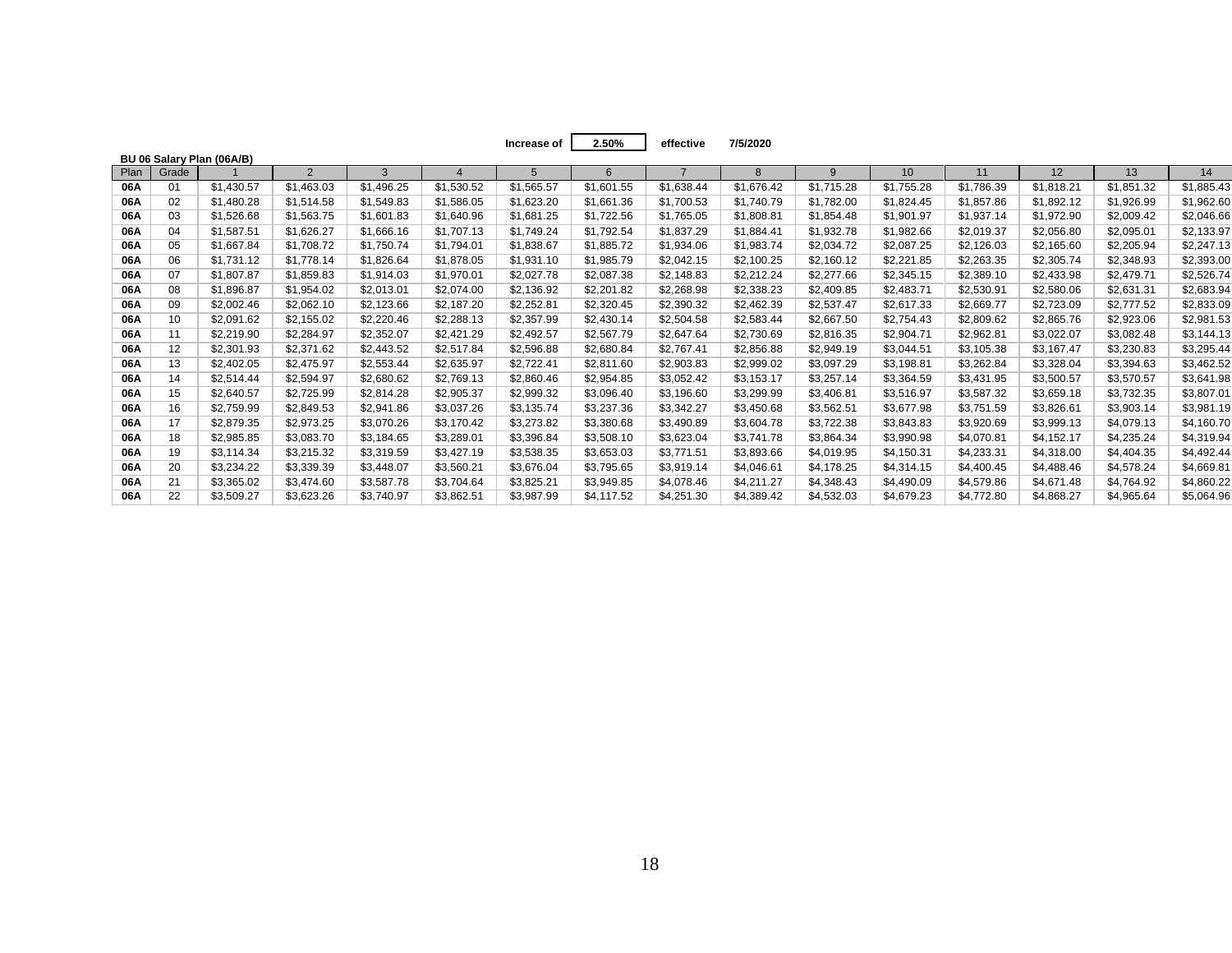| Increase |          |
|----------|----------|
| οf       | $2.00\%$ |

**of effective 7/4/2021**

|      |       | BU 06 Salary Plan (06 A/B) |            |            |            |            |            |            |            |            |            |            |            |            |            |
|------|-------|----------------------------|------------|------------|------------|------------|------------|------------|------------|------------|------------|------------|------------|------------|------------|
| Plan | Grade |                            | 2          | 3          | 4          | 5          | 6          |            | 8          | 9          | 10         | 11         | 12         | 13         | 14         |
| 06A  | 01    | \$1,459.18                 | \$1,492.29 | \$1,526.18 | \$1,561.13 | \$1,596.88 | \$1,633.58 | \$1,671.21 | \$1,709.95 | \$1,749.59 | \$1,790.39 | \$1,822.12 | \$1,854.57 | \$1,888.35 | \$1,923.14 |
| 06A  | 02    | \$1,509.89                 | \$1,544.87 | \$1,580.83 | \$1,617.77 | \$1,655.66 | \$1,694.59 | \$1,734.54 | \$1,775.61 | \$1,817.64 | \$1,860.94 | \$1,895.02 | \$1,929.96 | \$1,965.53 | \$2,001.85 |
| 06A  | 03    | \$1,557.21                 | \$1,595.03 | \$1,633.87 | \$1,673.78 | \$1,714.88 | \$1,757.01 | \$1,800.35 | \$1,844.99 | \$1,891.57 | \$1,940.01 | \$1,975.88 | \$2,012.36 | \$2,049.61 | \$2,087.59 |
| 06A  | 04    | \$1,619.26                 | \$1,658.80 | \$1,699.48 | \$1,741.27 | \$1,784.22 | \$1,828.39 | \$1,874.04 | \$1,922.10 | \$1,971.44 | \$2,022.31 | \$2,059.76 | \$2,097.94 | \$2,136.91 | \$2.176.65 |
| 06A  | 05    | \$1,701.20                 | \$1,742.89 | \$1,785.75 | \$1,829.89 | \$1,875.44 | \$1,923.43 | \$1,972.74 | \$2,023.41 | \$2,075.41 | \$2,129.00 | \$2,168.55 | \$2,208.91 | \$2,250.06 | \$2,292.07 |
| 06A  | 06    | \$1.765.74                 | \$1,813.70 | \$1,863.17 | \$1,915.61 | \$1,969.72 | \$2,025.51 | \$2,082.99 | \$2,142.26 | \$2,203.32 | \$2,266.29 | \$2,308.62 | \$2,351.85 | \$2,395.91 | \$2,440.86 |
| 06A  | 07    | \$1,844.03                 | \$1,897.03 | \$1,952.31 | \$2,009.41 | \$2,068.34 | \$2,129.13 | \$2,191.81 | \$2,256.48 | \$2,323.21 | \$2,392.05 | \$2,436.88 | \$2,482.66 | \$2,529.30 | \$2,577.27 |
| 06A  | 08    | \$1,934.81                 | \$1,993.10 | \$2,053.27 | \$2,115.48 | \$2,179.66 | \$2,245.86 | \$2,314.36 | \$2,384.99 | \$2,458.05 | \$2,533.38 | \$2,581.53 | \$2,631.66 | \$2,683.94 | \$2,737.62 |
| 06A  | 09    | \$2,042.51                 | \$2,103.34 | \$2,166.13 | \$2,230.94 | \$2,297.87 | \$2,366.86 | \$2,438.13 | \$2,511.64 | \$2,588.22 | \$2,669.68 | \$2,723.17 | \$2,777.55 | \$2,833.07 | \$2,889.75 |
| 06A  | 10    | \$2,133.45                 | \$2,198.12 | \$2,264.87 | \$2,333.89 | \$2,405.15 | \$2,478.74 | \$2,554.67 | \$2,635.11 | \$2,720.85 | \$2,809.52 | \$2,865.81 | \$2,923.08 | \$2,981.52 | \$3,041.16 |
| 06A  | 11    | \$2,264.30                 | \$2,330.67 | \$2,399.11 | \$2,469.72 | \$2,542.42 | \$2,619.15 | \$2,700.59 | \$2,785.30 | \$2,872.68 | \$2,962.80 | \$3,022.07 | \$3,082.51 | \$3,144.13 | \$3,207.01 |
| 06A  | 12    | \$2,347.97                 | \$2,419.05 | \$2,492.39 | \$2,568.20 | \$2,648.82 | \$2,734.46 | \$2,822.76 | \$2,914.02 | \$3,008.17 | \$3,105.40 | \$3,167.49 | \$3,230.82 | \$3,295.45 | \$3,361.35 |
| 06A  | 13    | \$2,450.09                 | \$2,525.49 | \$2.604.51 | \$2,688.69 | \$2,776.86 | \$2,867.83 | \$2,961.91 | \$3,059.00 | \$3,159.24 | \$3,262.79 | \$3,328.10 | \$3,394.60 | \$3,462.52 | \$3,531.77 |
| 06A  | 14    | \$2,564.73                 | \$2,646.87 | \$2.734.23 | \$2,824.51 | \$2,917.67 | \$3,013.95 | \$3,113.47 | \$3,216.23 | \$3,322.28 | \$3,431.88 | \$3,500.59 | \$3,570.58 | \$3,641.98 | \$3,714.82 |
| 06A  | 15    | \$2,693.38                 | \$2,780.51 | \$2,870.57 | \$2,963.48 | \$3,059.31 | \$3,158.33 | \$3,260.53 | \$3,365.99 | \$3,474.95 | \$3,587.31 | \$3,659.07 | \$3,732.36 | \$3,807.00 | \$3,883.15 |
| 06A  | 16    | \$2,815.19                 | \$2,906.52 | \$3,000.70 | \$3,098.01 | \$3,198.45 | \$3,302.11 | \$3,409.12 | \$3,519.69 | \$3,633.76 | \$3,751.54 | \$3,826.62 | \$3,903.14 | \$3,981.20 | \$4,060.81 |
| 06A  | 17    | \$2,936.94                 | \$3,032.72 | \$3,131.67 | \$3,233.83 | \$3,339.30 | \$3,448.29 | \$3,560.71 | \$3,676.88 | \$3,796.83 | \$3,920.71 | \$3,999.10 | \$4,079.11 | \$4,160.71 | \$4,243.91 |
| 06A  | 18    | \$3,045.57                 | \$3,145.37 | \$3,248.34 | \$3,354.79 | \$3,464.78 | \$3,578.26 | \$3,695.50 | \$3,816.62 | \$3,941.63 | \$4,070.80 | \$4,152.23 | \$4,235.21 | \$4,319.94 | \$4,406.34 |
| 06A  | 19    | \$3,176.63                 | \$3,279.63 | \$3,385.98 | \$3,495.73 | \$3,609.12 | \$3,726.09 | \$3,846.94 | \$3,971.53 | \$4,100.35 | \$4,233.32 | \$4,317.98 | \$4,404.36 | \$4,492.44 | \$4,582.29 |
| 06A  | 20    | \$3,298.90                 | \$3,406.18 | \$3,517.03 | \$3,631.41 | \$3,749.56 | \$3,871.56 | \$3,997.52 | \$4,127.54 | \$4,261.82 | \$4,400.43 | \$4,488.46 | \$4,578.23 | \$4,669.80 | \$4,763.21 |
| 06A  | 21    | \$3,432.32                 | \$3,544.09 | \$3.659.54 | \$3,778.73 | \$3,901.71 | \$4,028.85 | \$4,160.03 | \$4,295.50 | \$4,435.40 | \$4,579.89 | \$4,671.46 | \$4.764.91 | \$4,860.22 | \$4,957.42 |
| 06A  | 22    | \$3,579.46                 | \$3,695.73 | \$3,815.79 | \$3,939.76 | \$4,067.75 | \$4,199.87 | \$4,336.33 | \$4,477.21 | \$4,622.67 | \$4,772.81 | \$4,868.26 | \$4,965.64 | \$5,064.95 | \$5,166.26 |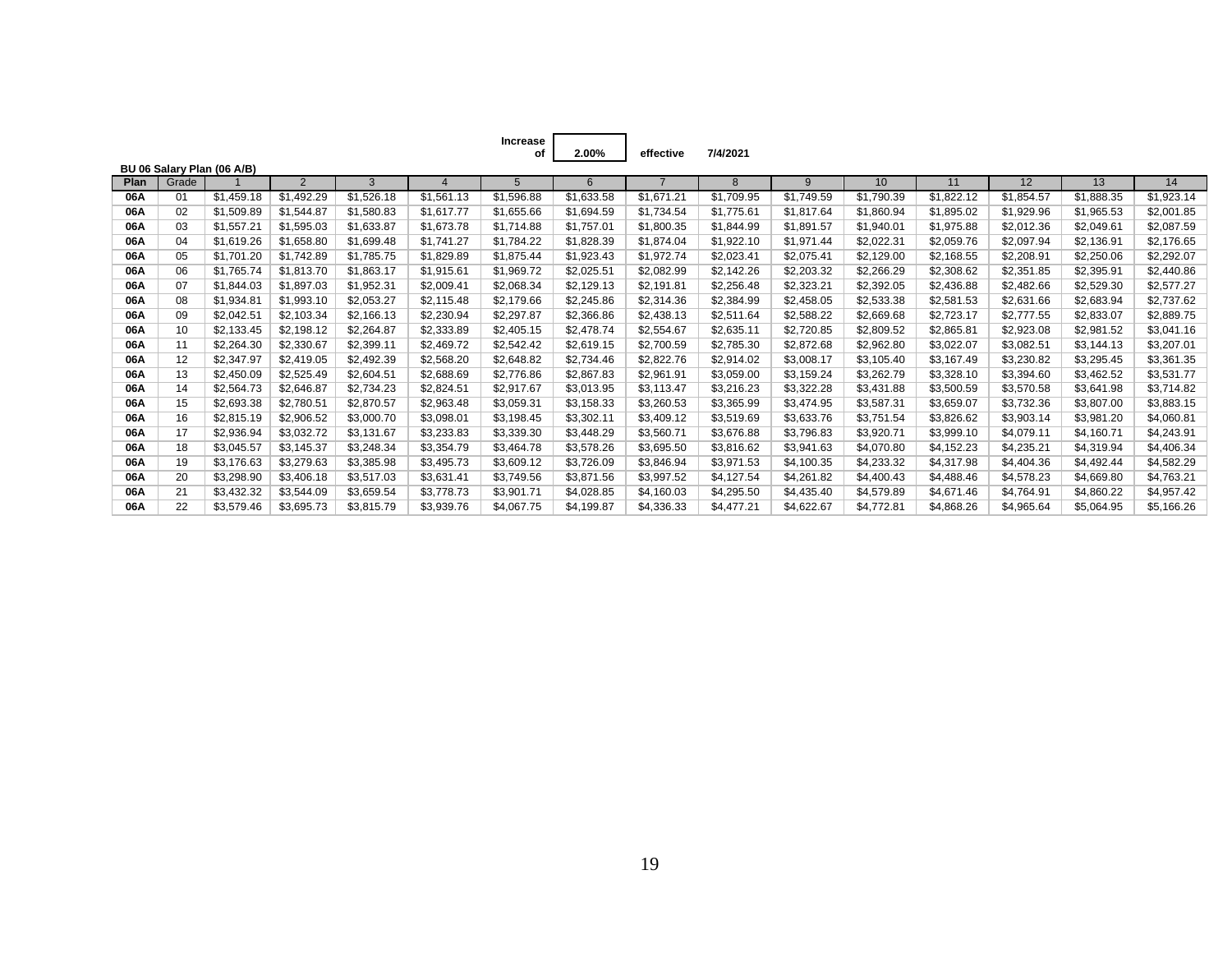**Increase of effective 7/3/2022 2.00%**

|      |       | BU 06 Salary Plan (06 A/B) |            |            |            |            |            |            |              |              |            |            |            |            |            |
|------|-------|----------------------------|------------|------------|------------|------------|------------|------------|--------------|--------------|------------|------------|------------|------------|------------|
| Plan | Grade |                            | 2          | 3          |            |            | 6          |            | $\mathsf{R}$ | $\mathbf{q}$ | 10         | 11         | 12         | 13         | 14         |
| 06A  | 01    | \$1,488.36                 | \$1,522.14 | \$1,556.70 | \$1,592.35 | \$1,628.82 | \$1,666.25 | \$1,704.63 | \$1,744.15   | \$1,784.58   | \$1,826.20 | \$1,858.56 | \$1,891.66 | \$1,926.12 | \$1,961.60 |
| 06A  | 02    | \$1,540.09                 | \$1,575.77 | \$1,612.45 | \$1,650.13 | \$1,688.77 | \$1,728.48 | \$1,769.23 | \$1,811.12   | \$1,853.99   | \$1,898.16 | \$1,932.92 | \$1,968.56 | \$2,004.84 | \$2,041.89 |
| 06A  | 03    | \$1,588.35                 | \$1,626.93 | \$1,666.55 | \$1,707.26 | \$1,749.18 | \$1,792.15 | \$1,836.36 | \$1,881.89   | \$1,929.40   | \$1,978.81 | \$2,015.40 | \$2,052.61 | \$2,090.60 | \$2,129.34 |
| 06A  | 04    | \$1,651.65                 | \$1.691.98 | \$1,733.47 | \$1,776.10 | \$1,819.90 | \$1,864.96 | \$1,911.52 | \$1,960.54   | \$2,010.87   | \$2,062.76 | \$2,100.96 | \$2,139.90 | \$2,179.65 | \$2,220.18 |
| 06A  | 05    | \$1,735.22                 | \$1,777.75 | \$1,821.47 | \$1,866.49 | \$1,912.95 | \$1,961.90 | \$2,012.19 | \$2,063.88   | \$2,116.92   | \$2,171.58 | \$2,211.92 | \$2,253.09 | \$2,295.06 | \$2,337.91 |
| 06A  | 06    | \$1,801.05                 | \$1,849.97 | \$1,900.43 | \$1,953.92 | \$2,009.11 | \$2,066.02 | \$2,124.65 | \$2,185.11   | \$2,247.39   | \$2,311.62 | \$2,354.79 | \$2,398.89 | \$2,443.83 | \$2,489.68 |
| 06A  | 07    | \$1,880.91                 | \$1,934.97 | \$1,991.36 | \$2,049.60 | \$2,109.71 | \$2,171.71 | \$2,235.65 | \$2,301.61   | \$2,369.67   | \$2,439.89 | \$2,485.62 | \$2,532.31 | \$2,579.89 | \$2,628.82 |
| 06A  | 08    | \$1,973.51                 | \$2,032.96 | \$2,094.34 | \$2,157.79 | \$2,223.25 | \$2,290.78 | \$2,360.65 | \$2,432.69   | \$2,507.21   | \$2,584.05 | \$2,633.16 | \$2,684.29 | \$2,737.62 | \$2,792.37 |
| 06A  | 09    | \$2,083.36                 | \$2,145.41 | \$2,209.45 | \$2,275.56 | \$2,343.83 | \$2,414.20 | \$2,486.89 | \$2,561.87   | \$2,639.98   | \$2,723.07 | \$2,777.63 | \$2,833.10 | \$2,889.73 | \$2,947.55 |
| 06A  | 10    | \$2,176.12                 | \$2,242.08 | \$2,310.17 | \$2,380.57 | \$2,453.25 | \$2,528.31 | \$2,605.76 | \$2,687.81   | \$2,775.27   | \$2,865.71 | \$2,923.13 | \$2,981.54 | \$3,041.15 | \$3,101.98 |
| 06A  | 11    | \$2,309.59                 | \$2,377.28 | \$2,447.09 | \$2,519.11 | \$2,593.27 | \$2,671.53 | \$2,754.60 | \$2,841.01   | \$2,930.13   | \$3,022.06 | \$3,082.51 | \$3,144.16 | \$3,207.01 | \$3,271.15 |
| 06A  | 12    | \$2,394.93                 | \$2,467.43 | \$2,542.24 | \$2,619.56 | \$2,701.80 | \$2,789.15 | \$2,879.22 | \$2,972.30   | \$3,068.33   | \$3,167.51 | \$3,230.84 | \$3,295.44 | \$3,361.36 | \$3,428.58 |
| 06A  | 13    | \$2,499.09                 | \$2,576.00 | \$2,656.60 | \$2,742.46 | \$2,832.40 | \$2,925.19 | \$3,021.15 | \$3,120.18   | \$3,222.42   | \$3,328.05 | \$3,394.66 | \$3,462.49 | \$3,531.77 | \$3,602.41 |
| 06A  | 14    | \$2,616.02                 | \$2,699.81 | \$2,788.91 | \$2,881.00 | \$2,976.02 | \$3,074.23 | \$3,175.74 | \$3,280.55   | \$3,388.73   | \$3,500.52 | \$3,570.60 | \$3,641.99 | \$3,714.82 | \$3,789.12 |
| 06A  | 15    | \$2,747.25                 | \$2,836.12 | \$2,927.98 | \$3,022.75 | \$3,120.50 | \$3,221.50 | \$3,325.74 | \$3,433.31   | \$3,544.45   | \$3,659.06 | \$3,732.25 | \$3,807.01 | \$3,883.14 | \$3,960.81 |
| 06A  | 16    | \$2,871.49                 | \$2,964.65 | \$3,060.71 | \$3,159.97 | \$3,262.42 | \$3,368.15 | \$3,477.30 | \$3,590.08   | \$3,706.44   | \$3,826.57 | \$3,903.15 | \$3,981.20 | \$4,060.82 | \$4,142.03 |
| 06A  | 17    | \$2,995.68                 | \$3,093.37 | \$3,194.30 | \$3,298.51 | \$3,406.09 | \$3,517.26 | \$3,631.92 | \$3,750.42   | \$3,872.77   | \$3,999.12 | \$4,079.08 | \$4,160.69 | \$4,243.92 | \$4,328.79 |
| 06A  | 18    | \$3,106.48                 | \$3,208.28 | \$3,313.31 | \$3,421.89 | \$3,534.08 | \$3,649.83 | \$3,769.41 | \$3,892.95   | \$4,020.46   | \$4,152.22 | \$4,235.27 | \$4,319.91 | \$4,406.34 | \$4,494.47 |
| 06A  | 19    | \$3,240.16                 | \$3,345.22 | \$3,453.70 | \$3,565.64 | \$3,681.30 | \$3,800.61 | \$3,923.88 | \$4,050.96   | \$4,182.36   | \$4,317.99 | \$4,404.34 | \$4,492.45 | \$4,582.29 | \$4,673.94 |
| 06A  | 20    | \$3,364.88                 | \$3,474.30 | \$3,587.37 | \$3,704.04 | \$3,824.55 | \$3,948.99 | \$4,077.47 | \$4,210.09   | \$4,347.06   | \$4,488.44 | \$4,578.23 | \$4,669.79 | \$4,763.20 | \$4,858.47 |
| 06A  | 21    | \$3,500.97                 | \$3,614.97 | \$3,732.73 | \$3,854.30 | \$3,979.74 | \$4,109.43 | \$4,243.23 | \$4,381.41   | \$4,524.11   | \$4,671.49 | \$4,764.89 | \$4,860.21 | \$4,957.42 | \$5,056.57 |
| 06A  | 22    | \$3,651.05                 | \$3,769.64 | \$3,892.11 | \$4.018.56 | \$4,149.11 | \$4.283.87 | \$4,423.06 | \$4,566.75   | \$4,715.12   | \$4.868.27 | \$4,965.63 | \$5,064.95 | \$5,166.25 | \$5,269.59 |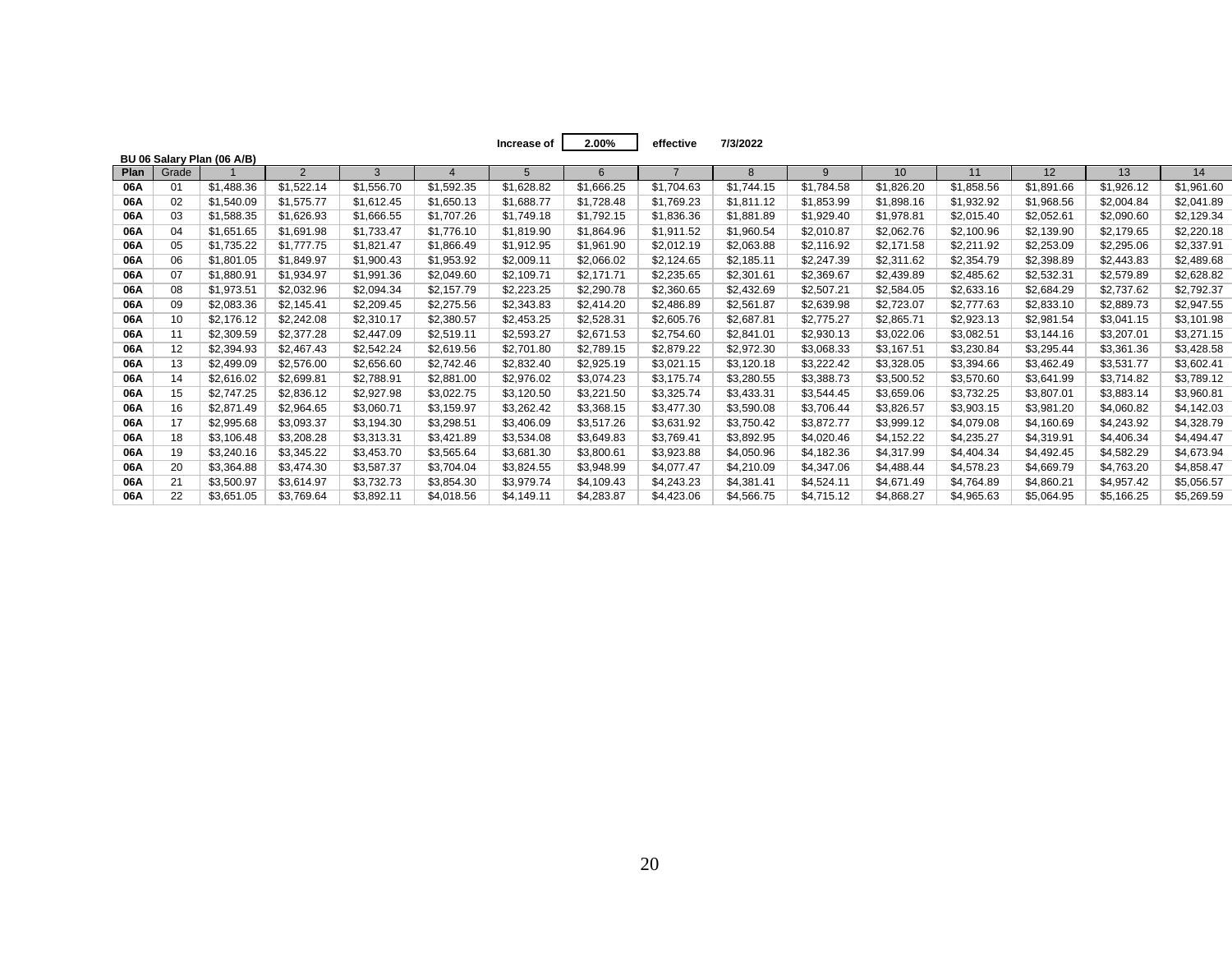Salary charts for BU 06's TPLs

| with an       |          | effective |
|---------------|----------|-----------|
| increase of 1 | $2.50\%$ | 7/5/2020  |

| Plan | Grade | Min Annual<br>Rate | Max Annual<br>Rate |
|------|-------|--------------------|--------------------|
| E81  | 01    | \$65,315.146       | \$100,186.138      |
| EAQ  | 01    | \$71,759.662       | \$134,714.684      |

Salary charts for BU 06's TPLs

| with an     |          | effective |
|-------------|----------|-----------|
| increase of | $2.00\%$ | 7/4/2021  |

|      |       | Min Annual | Max Annual                      |
|------|-------|------------|---------------------------------|
| Plan | Grade | Rate       | Rate                            |
| E81  | 01    |            | $$66,621.449 \mid $102,189.861$ |
| EAO  | 01    |            | $$73,194.855$ $$137,408.978$    |

Salary charts for BU 06's TPLs

|      | with an<br>increase of | 2.00%              | effective<br>7/3/2022 |
|------|------------------------|--------------------|-----------------------|
| Plan | Grade                  | Min Annual<br>Rate | Max Annual<br>Rate    |